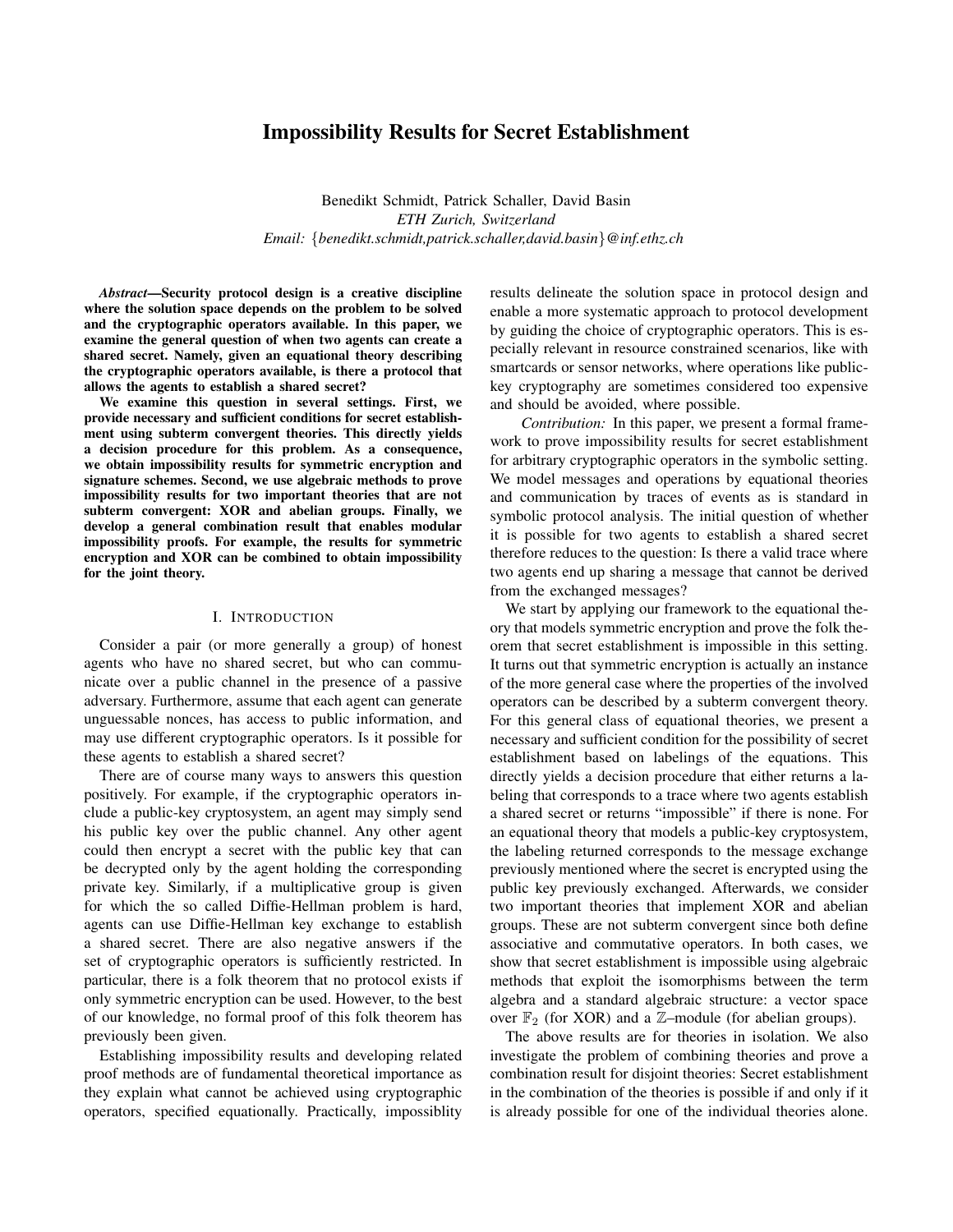This allows for modular proofs where separate results are combined. For example, we prove this way that secret establishment is impossible for symmetric encryption together with XOR.

*Related Work:* There are few existing impossibility results for security protocols. Pereira and Quisquater [1] prove the generic insecurity for a class of authenticated group key agreement protocols. Micciancio and Panjwani [2] consider the related question of lower bounds on the communication complexity of security protocols. They establish a lower bound on the communication complexity for a class of multicast key distribution protocols.

Of course, there are many positive results for secret establishment where a protocol using given cryptographic primitives is presented. Secret establishment was one of the main goals in the development of public-key cryptography. Diffie and Hellman [3] present the first usable secret agreement protocol in the presence of a passive attacker based on multiplicative groups where the discrete logarithm problem is hard. Later, Pohlig and Hellman [4] show how the scheme can be modified to provide secret transport and Rivest, Shamir, and Adleman [5] present the first public-key cryptosystem and describe its use for secret transport. Most recent protocols are based on these primitives or variations thereof. An example of a secret establishment protocol that uses a nonstandard cryptographic operation is given by Rabi and Sherman [6] and uses an associative one-way function. But no implementation of this primitive has been proposed so far.

Several authors have investigated sufficient conditions for establishing security relations between agents based on knowledge and properties of cryptographic operators. Maurer and Schmid [7] present a channel calculus that describes how an insecure channel can be transformed into a channel providing security guarantees. The transformations rely on other channels with given properties that are used in combination with cryptographic operators. Boyd [8] presents a formal model using the language Z. His model builds on the abstract types *users* and *keys*, where communication channels are modeled as relations on the set of users and security properties of channels are predicates on the distribution of keys. Boyd then derives the same set of secure channel transformations as those presented in [7]. In terms of impossibility, both papers propose that any secure channel transformation must be based on a previously existing security relation, i.e., you cannot get security from nothing. Whereas Maurer and Schmid [7] propose this as an axiom, Boyd [8] proves that it is a property of his abstract model.

We consider protocols and protocol runs in a symbolic setting. This line of work was started by Dolev and Yao [9] and has been used successfully in many different protocol models. This modeling approach allows for efficient, fully automated protocol analysis [10, 11] and can still provide a sound abstraction of most cryptographic operators [12, 13]. A recent result here, connecting the symbolic and computational world is that of Baudet et al. [14]. They introduce the notion of soundness for computational algebras, a combination of a symbolic model given by an equational theory the same approach we use—and a concrete computational implementation that implements the symbolic operations.

*Organization:* In Section II, we review background material on rewriting and deducibility. In Section III, we present our model and its properties. In Section IV, we present impossibility results for symmetric encryption and subterm convergent theories. Afterwards, we present impossibility results for XOR and abelian groups in Section V and a combination result for disjoint equational theories in Section VI.

#### II. BACKGROUND

We start by recalling some standard notions from rewriting. More details can be found in [15] or [16].

#### *A. Basic Definitions*

A signature  $\Sigma$  is a set of function symbols, where each function symbol is associated with an arity. We denote the subset of *n*-ary function symbols by  $\Sigma<sup>n</sup>$ . We assume a countably infinite set  $\mathcal V$  of variables and a countably infinite set N of names that model free constants as is done in the applied pi calculus [17]. For a signature  $\Sigma$  and a set  $M \subseteq V \cup N$ , the set  $T(\Sigma, M)$  denotes the set of terms constructed over  $\Sigma \cup M$ .

Positions in terms are defined as usual by integer sequences, where the root position is the empty sequence  $\epsilon$ . For every term t and every position p, we denote by  $t|_p$  the subterm of t at position p. If a position  $p_1$  is a prefix of a position  $p_2$ , we say that  $p_1$  is *above*  $p_2$  and  $p_2$  is *below*  $p_1$ . If  $p_1$  is neither below nor above  $p_2$ , we say that  $p_1$  and  $p_2$ are *incomparable*. Furthermore, we use  $t[s]_p$  to denote the term t where the subterm  $t|_p$  has been replaced by s.

A context  $\zeta$  is a term with holes. Holes are distinct variables  $x_i$  that occur exactly once in  $\zeta$ . We use the notation  $\zeta[x_1,\ldots,x_n]$  to indicate that  $\zeta$  has the holes  $x_1,\ldots,x_n$  and  $\zeta[t_1,\ldots,t_n]$  to denote the term where the holes have been replaced by terms  $t_i$ .

A substitution  $\sigma$  is a function from V to  $T(\Sigma, \mathcal{M})$  that corresponds to the identity function on all but the finite set  $dom(\sigma) \subset V$  of variables. We identify  $\sigma$  with its usual extension to an endomorphism on  $T(\Sigma, \mathcal{M})$  and use the notation to for the application of  $\sigma$  to the term t. Furthermore, we denote by  $\{t_1/x_1, \ldots t_k/x_k\}$  the substitution  $\sigma$  with domain  ${x_1, \ldots, x_k}$  where  $x_i \sigma = t_i$ .

An equation over a signature  $\Sigma$  is an unordered pair  $\{s, t\}$  of terms  $s, t \in T(\Sigma, V)$  denoted  $s \simeq t$ . For a set of equations E over a signature  $\Sigma$ , we define the equational theory  $Eq(\Sigma, E)$  as the smallest congruence containing all instances of the equations of E. We say  $\mathcal{H} = (\Sigma, E)$  is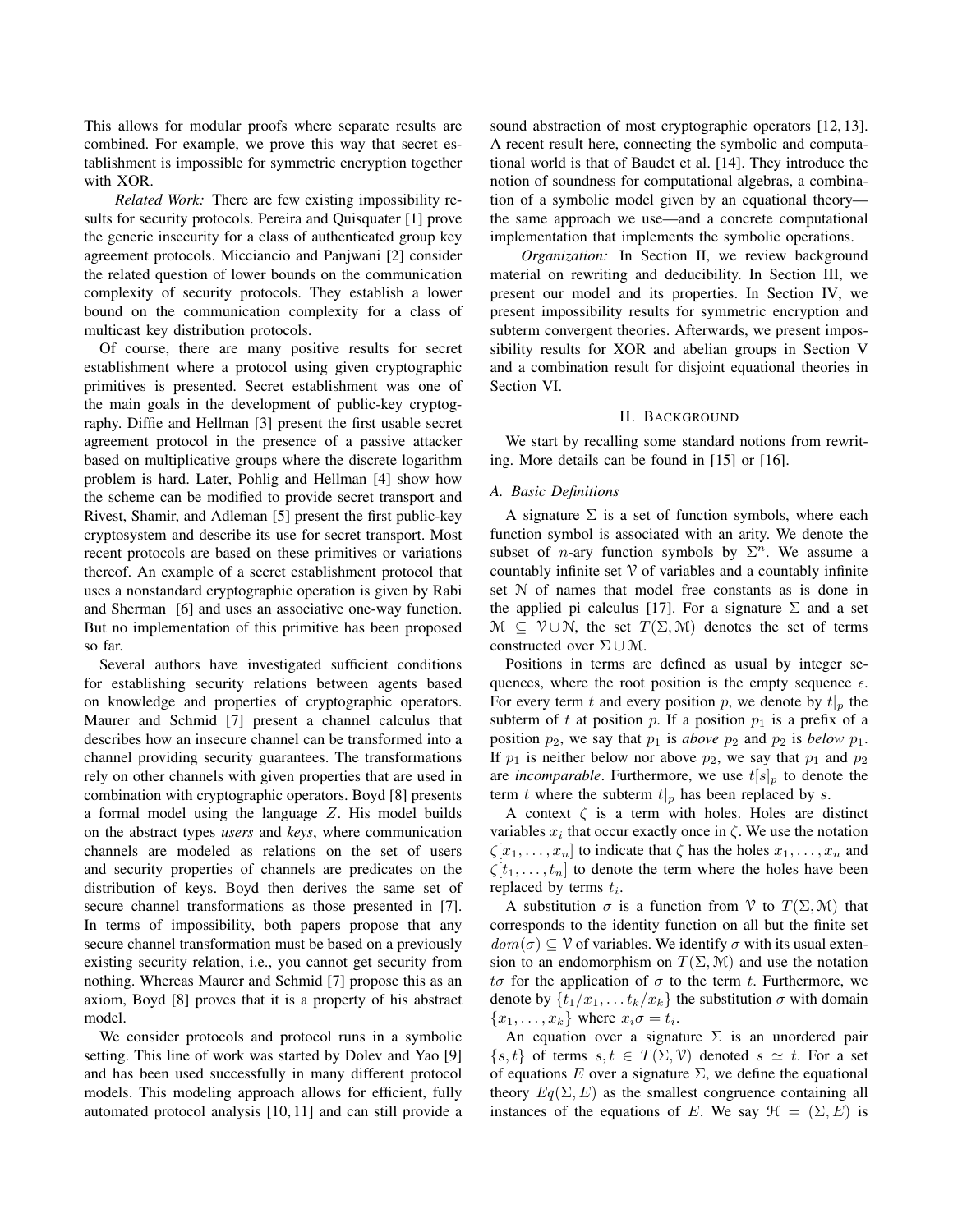an equational representation of  $Eq(\Sigma', E')$  if  $Eq(\Sigma', E') =$  $Eq(\Sigma, E)$  and use the equational representation  $H$  and E interchangeably, if  $\Sigma$  is clear from the context. We then write  $s =_E t$  for  $(s, t) \in Eq(\Sigma, E)$ . An equational theory is *consistent* if  $n \neq_E n'$  for distinct names n and n'. We always assume that the equational theories under consideration are consistent since inconsistency implies that all names are equal and secret establishment is therefore impossible.

A rewrite rule is an ordered pair of terms  $(l, r) \in$  $T(\Sigma, \mathcal{V}) \times T(\Sigma, \mathcal{V})$  denoted  $l \to r$ . A rewrite system R is a set of rewrite rules. R defines a rewrite relation  $\rightarrow_R$  with  $t \rightarrow_R t'$  if there is a position p in t, a rule  $l \rightarrow r$  in R, and a substitution  $\sigma$  such that  $t|_p = l\sigma$  and  $t' = t[r\sigma]_p$ . We say that a rewrite system R is *convergent* if the corresponding rewrite relation  $\rightarrow$ <sub>R</sub> is confluent and terminating. A rewriting system R is *subterm convergent* if it is convergent and for every rule  $l \rightarrow r$  in R, r is either a constant or a proper subterm of l. We call an equational theory  $E$  subterm convergent if the equations can be oriented to obtain a subterm convergent rewrite system.

The set  $St(t)$  of syntactic subterms of a term t is defined in the usual way. A *proper* subterm of t is a subterm different from t. For a term t, we define  $vars(t) = St(t) \cap V$  and  $names(t) = St(t) \cap \mathcal{N}$ . A term t is ground if  $vars(t) = \emptyset$ .

A replacement  $\rho$  is a function from a finite set of terms to  $T(\Sigma, \mathcal{M})$  such that  $dom(\rho) \cap St(range(\rho)) = \emptyset$ . For an arbitrary term  $t$ , we define  $t^{\rho}$  as the unique term where all occurrences of subterms  $s = t|_p$  of t, with  $s \in dom(\rho)$  such that there is no position p' above p with  $t|_{p'} \in dom(\rho)$ , are replaced by  $\rho(s)$ . Note that an equational theory is always stable under replacements of names by terms, i.e., if  $t =_E s$ and  $\rho$  is a replacement with  $dom(\rho) \subseteq N$ , then  $t^{\rho} =_E s^{\rho}$ .

We use the notation  $[x_1, \ldots, x_n]$  to denote finite lists and write  $L \cdot x$  to denote the list L with the element x appended to the end. We use  $\cup$  to denote the disjoint union of two sets. We also use  $\sigma_{[L]}$  to denote the substitution  $\{M_1/x_1, \ldots, M_k/x_k\}$  that corresponds to the list  $L = [M_1, \ldots, M_k]$ . We implicitly lift functions on terms to lists and sets of terms in the usual way.

## *B. Messages, Frames, and Deducibility*

As is common practice in symbolic protocol analysis, we abstract away from concrete implementations where messages are encoded and manipulated as bit-strings. We define the set of messages as  $\mathcal{M}_{\Sigma} = T(\Sigma, \mathcal{N})$ , where we use the set of names N to model free constants that are not included in  $\Sigma^0$ . The function symbols in  $\Sigma$  model cryptographic operations on abstract messages, where the operations' semantics is given by a set of equations  $E$  that defines the equational theory  $Eq(\Sigma, E)$ .

We next define a notion of deducibility on a set of messages. Consider, for example, the case where an adversary has overheard communication between honest agents and has seen the messages  $M_1, \ldots, M_l$ . Given these messages,

$$
\text{Consr } \frac{N \in \mathcal{N} \setminus \tilde{n}}{\nu \tilde{n} \cdot \sigma \vdash_E N} \qquad \text{Know } \frac{x \in dom(\sigma)}{\nu \tilde{n} \cdot \sigma \vdash_E x\sigma}
$$

$$
\text{APPLY} \quad \frac{\phi \vdash_E M_1 \quad \cdots \quad \phi \vdash_E M_k \quad f \in \Sigma^k}{\phi \vdash_E f(M_1, \ldots, M_k)}
$$
\n
$$
\text{EQUAL} \quad \frac{\phi \vdash_E M \quad M =_E N}{\phi \vdash_E N}
$$

Figure 1: Inductively defined relation  $\vdash_E$ 

we are interested in the set of messages the adversary can deduce by applying cryptographic operations. In order to model that the adversary may use the set of observed messages to compose new messages, we define the notion of a *frame*, as it has been introduced in the applied pi calculus [17]. A list of messages  $[M_1, \ldots, M_l]$  is organized into a frame  $\phi = \nu \tilde{n} \cdot \sigma$  as follows.

- ˜n is a finite set of *restricted* names. Intuitively this is a set of *fresh* names and models the nonces created by the honest agents. Although it might be possible for the adversary to deduce restricted names, the adversary cannot construct them directly.
- $\sigma$  is the substitution  $\{M_1/x_1, \ldots, M_l/x_l\}$ . This allows the adversary to use the observed messages when constructing new ones.

Based on the notion of a frame, we define the deducibility relation  $\vdash_E$  for an equational theory E. The corresponding rules are presented in Figure 1 and model that the adversary can take any of the following actions.

- CONST: The adversary can deduce any name, except the restricted ones in the set  $\tilde{n}$ .
- KNOW: The adversary can deduce all messages in the range of  $\sigma$ .
- APPLY: The adversary can apply functions in  $\Sigma$  to deducible messages.
- EQUAL: The adversary can deduce messages that are equivalent to deducible messages modulo the equational theory E.

Note that  $\nu \tilde{n} \cdot \sigma \vdash_E M$  if and only if there is a term  $C \in T(\Sigma, dom(\sigma) \cup \mathcal{N} \setminus \tilde{n})$  such that  $C\sigma =_{E} M$ . We call such a term C a *recipe* for M.

We shall abuse notation and write  $H \vdash_E s$  to denote  $\nu$  names(H).  $\sigma_{[H]} \vdash_E s$  for a list of messages H.

## *C. Ordered Completion*

We use ordered completion [16] to define the normalization of ground terms with respect to an arbitrary equational theory E. This technique has been used in similar contexts to prove the correctness of combination results for unification [18] and deducibility [19, 20].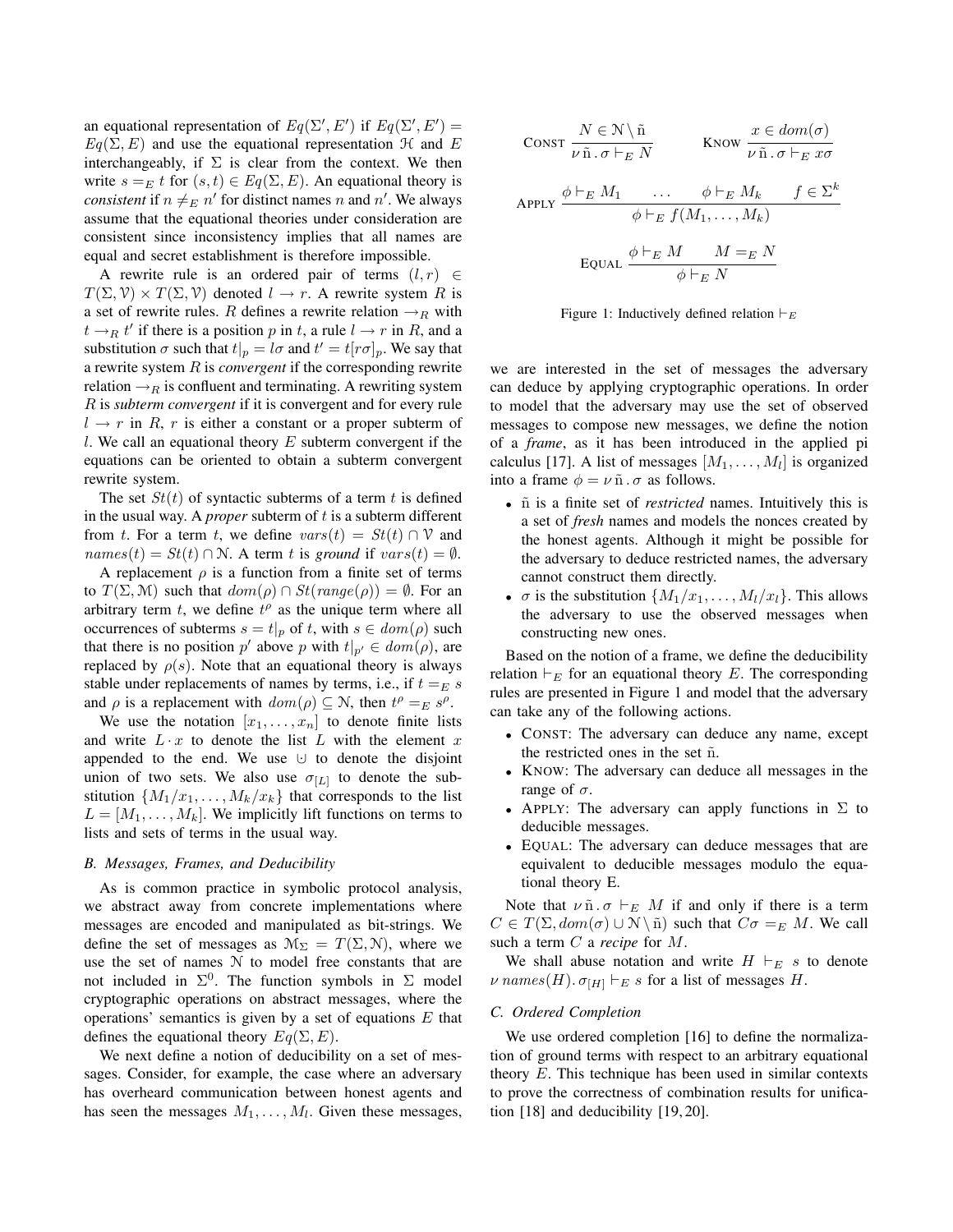Let  $\succ$  be a total simplification order on ground terms, i.e., for ground terms  $N_1$  and  $N_2$  and a nonempty context  $M$ , we have that (i)  $N_1 \succ N_2$  or  $N_2 \succ N_1$ , (ii)  $M[N_1] \succ N_1$ , and (iii)  $N_1 \succ N_2$  implies  $M[N_1] \succ M[N_2]$ . Additionally, we assume for all  $n \in \mathbb{N}$ ,  $c \in \Sigma^0$ , and  $t \in \mathcal{M}_{\Sigma} \setminus (\mathcal{N} \cup \Sigma^0)$ that  $c > n$  and  $t > c$ . We then use  $n_{min}$  to denote the minimum for  $\succ$ , which is a name. The lexicographic path ordering constructed from a total ordering on N ∪Σ, where names are smaller than constants from  $\Sigma$  and constants are smaller than nonconstant function symbols, always has these properties (see [16]).

For a given equational theory  $E$  and a total simplification ordering on ground terms  $\succ$ , we define the ordered rewrite relation  $\rightarrow_{(\succ,E)}$  as follows:  $t \rightarrow_{(\succ,E)} t'$  if there is a position p of t, an equation  $l \simeq r$  in E, and a substitution  $\sigma$  such that  $t|_p = l\sigma$ ,  $t' = t[r\sigma]_p$ , and  $t \succ t'$ .

We use *ordered completion* for a given equational theory E to obtain a (possibly infinite) set of equations  $\mathcal{O}_E$  such that  $=_{\mathcal{O}_E}$  equals  $=_E$  and  $\rightarrow_{(\succ, \mathcal{O}_E)}$  is convergent on ground terms. We define  $t\downarrow_E$  for a ground term t as t's normal form with respect to  $\rightarrow_{(\succ, 0_E)}$ . We write  $t\downarrow$  if E is clear from the context.

## III. TRACES AND DEDUCIBILITY

We first define the set of derivation traces that models all possible agent behaviors, such as constructing messages and exchanging messages over a public channel. Afterwards, we define the notion of shared secrets for such a trace and relate derivation traces and protocols.

#### *A. Derivation Traces*

In the following, let  $A$  be the set of agents and let  $Eq(\Sigma, E)$  describes the cryptographic operators under consideration and their relevant properties.

An event either denotes that an agent sends a message or learns a message. Events are therefore associated with the corresponding agent's identity. A learn event is additionally tagged with the rule  $R$  that describes how the agent learned the message.

$$
\mathsf{Event} = \mathsf{Send}(\mathcal{A}, \mathcal{M}_{\Sigma}) \mid \mathsf{Learn}_R(\mathcal{A}, \mathcal{M}_{\Sigma})
$$

The steps taken to construct and communicate messages are modeled by traces, where a trace is a list of events. The set of valid traces  $TR<sub>E</sub>$  is inductively defined by the rules in Figure 2. Note that we abuse notation and write Learn(A, M) to match Learn  $_R(A, M)$  events for an arbitrary R. The rules model the following actions.

- SEND: An agent  $A$  sends a previously learned message M on the public channel.
- RECV: An agent  $A$  receives a message  $M$  that has been previously sent by B.
- FRESH: An agent creates an unguessable name. Note that the minimal name  $n_{min}$  under the ordering  $\succ$  used

$$
\texttt{Empty } \frac{}{\textcolor{black}{\textbf{||}} \in \textsf{TR}_E}
$$

$$
\text{SEND } \frac{tr \in \text{TR}_E \qquad \text{Learn}(A, M) \in tr}{tr \cdot \text{Send}(A, M) \in \text{TR}_E}
$$

$$
\text{Recv } \frac{tr \in \text{TR}_E \qquad \text{Send}(B, M) \in tr}{tr \cdot \text{Learn}_{\text{Rev}}(A, M) \in \text{TR}_E}
$$

FRESH  $\frac{tr \in \mathsf{TR}_E}{\text{F}}$   $N \in \mathcal{N} \setminus (names(tr) \cup \{n_{min}\})$  $tr\cdot$  Learn $_{\mathsf{Fresh}}(A,N)\in\mathsf{TR}_E$ 

$$
\text{PUBLIC}\ \frac{tr \in \text{TR}_E \qquad P \in \mathcal{N}\setminus \text{(bound(tr)} \cup \{\mathbf{n}_{min}\})}{tr \cdot \text{LearnPublic}(A, P) \in \text{TR}_E}
$$

$$
tr \in \mathsf{T}\mathsf{R}_E \qquad f \in \Sigma^k
$$

$$
\mathsf{Learn}(A, M_1) \in tr \dots \mathsf{Learn}(A, M_k) \in tr
$$

$$
f(M_1, \dots, M_k)|_E = M
$$

$$
\mathsf{DERIVE} \xrightarrow{tr \cdot \mathsf{Learn}_{\mathsf{Derive}(f(M_1, \dots, M_k))}(A, M) \in \mathsf{T}\mathsf{R}_E
$$



for ordered completion is distinguished in that it cannot be used here or in the PUBLIC rule.

- PUBLIC: An agent  $A$  uses a public value, where  $bound(tr) = \{N \mid \exists A.$  Learn<sub>Fresh</sub> $(A, N) \in tr\}$  denotes the bound names in the trace.
- DERIVE: An agent A applies a k-ary function  $f$  to the previously learned messages  $M_1, \ldots, M_k$ . Here we use the fact that every message has a unique normal form modulo E with respect to  $\rightarrow_{(\succ, 0_E)}$ .

## *B. Shared Secrets and Deducibility*

Clearly, we must restrict the initial knowledge of agents to prove impossibility results for secret establishment. Some restrictions are necessary to prevent initial knowledge distributions that allow the creation of a shared secret, but require the previous existence of secret channels, e.g., shared secret keys distributed by a third party. We enforce this restriction by requiring that every derivation starts with the empty trace, which corresponds to the empty initial knowledge for the involved agents. However, in our model, we do not distinguish between the setup phase and the execution phase. Therefore, any prefix of a derivation trace can be interpreted as a setup phase where agents establish private and public knowledge in the presence of the attacker. This covers precisely the initial knowledge distributions that do not require secret channels and include all messages involved in establishing the knowledge.

We are interested in impossibility results. An impossibility result for a class of adversaries implies impossibility for any larger class. As a consequence, we reason about weak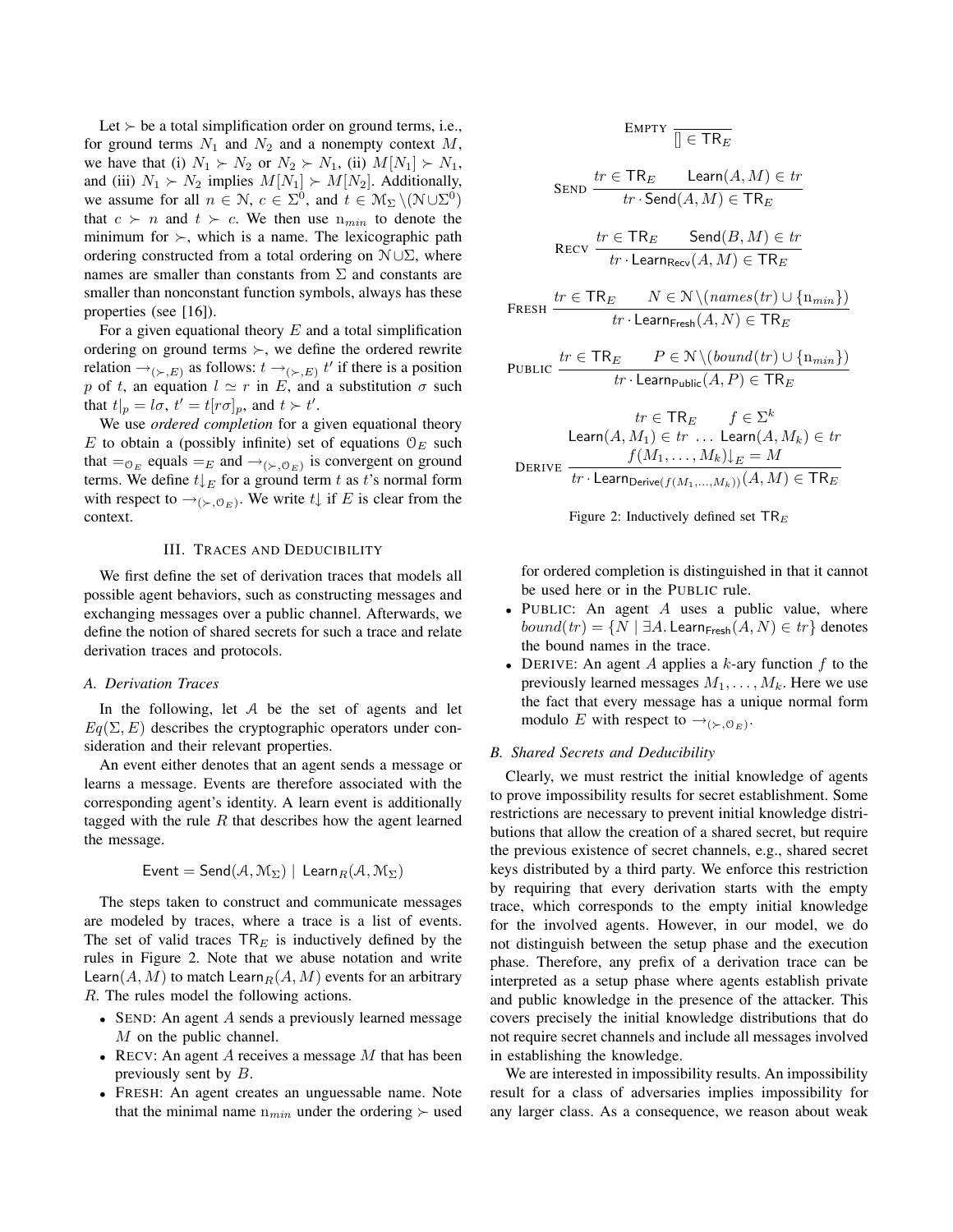adversaries, namely passive adversaries who are restricted to eavesdropping communication on the public channel. This models an adversary who is not involved in the derivation process. For such an adversary, only the frame  $\phi_{tr}$  that corresponds to a trace tr is important since it defines the messages m with  $\phi_{tr} \vdash_E m$  that he can deduce. Let  $send(tr)$  denote the list of messages  $[M_1, \ldots, M_k]$  that have been sent in the trace tr. Then define the frame  $\phi_{tr}$  as  $\nu$  bound(tr).  $\sigma_{[send(tr)]}$ .

Note that we combine the deduction rules for honest agents with the rules for exchanging messages in the definition of  $TR_E$ . However, the deduction rules formalize deduction capabilities that are equivalent to the standard  $\models$ <sub>E</sub>-relation. The only difference is that the messages in derivation traces are always in normal form and we therefore do not need an EQUAL rule.

We now define what it means to share a secret.

Definition 1. *A term* S *is a* shared secret between A and B in a trace  $tr$ , if  $A \neq B$ , Learn $(A, S) \in tr$ , Learn $(B, S) \in tr$ , *and*  $\phi_{tr}$   $\forall_E S$ .

To simplify subsequent proofs, we first show that we can restrict our attention to a single pair of honest agents.

Lemma 1. *There is a run that involves an arbitrary number of agents to establish a shared secret between the distinct agents* A *and* B *if and only if there is a run where only* A *and* B *participate.*

*Proof:* The right to left direction is trivial. The converse can be proved by translating the trace with an arbitrary number of agents to a trace with only the agents A and B. This translation maps every event executed by an agent  $C \notin \{A, B\}$  to the corresponding event executed by A. This translation results in a valid trace since the premises for the rules extending a translated trace with a translated event remain valid.

In the following, we therefore fix  $A = \{A, B\}$ , where A and  $\mathbb B$  are distinct agents. To define the notion of minimal traces, we require the following definition.

Definition 2. *We say that an agent* A constructs *a message* M in tr, if A first learns M in a Fresh, Public, or Derive<sub>M'</sub> *event. We say* A freely constructs M *in* tr *if no reduction of the message occurs in the event where* A *first learns* M*, i.e, the event is of the form* Fresh, Public, or Derive $_M$ .

We now introduce the notion of minimal trace.

**Definition 3.** A trace  $tr \in \text{TR}_E$  is a minimal trace if and *only if each of the following conditions hold.*

- (1) *There is at most one shared secret* S*. This shared secret is learned by* B *in the last event, which is a* Learn<sub>Derive</sub> event.
- (2) *There are no* Learn<sub>Public</sub> events in the trace, i.e., all *names are bound.*
- (3) *There are no duplicate events and every message but* S *is only constructed once.*
- (4) *There is at most one free construction event for each message. This also holds for* S*.*

*We denote the subset of minimal traces by* MTR<sub>E</sub>.

**Lemma 2.** *If there is a trace*  $tr \in \text{TR}_E$  *that establishes a shared secret, then there is also a minimal trace*  $\hat{tr} \in MTR_E$ *that establishes a shared secret.*

*Proof:* We first prove by induction that a trace  $tr \in$  $TR_E$  without a shared secret can be transformed into a minimal trace without changing  $names(tr)$ , the derivable messages for the adversary, and the messages known by A and B. An EMPTY trace is already minimal. For the induction steps, we assume that we can transform the trace  $tr$  into a minimal trace  $tr$  with the given properties. If  $tr$  is extended by the SEND (respectively the RECV) rule, then we extend  $tr$  with the corresponding Send (respectively Recv) event, provided it is not a duplicate event. If  $tr$  is extended by the FRESH rule, we extend  $tr$  with the corresponding Fresh event, which is allowed since  $names(tr) = names(\hat{tr})$ . If tr is extended with an event Learn<sub>Public</sub> $(A, N)$  by the PUBLIC rule, we extend  $\hat{tr}$  with the events Learn<sub>Fresh</sub> $(A, N)$  and Send $(A, N)$ . If tr is extended by an event  $ev = \text{Learn}_{\text{Derive}(f(M_1,...,M_k))}(A, M)$  and there is no earlier event Learn $(C, M)$  for some C, then we add ev to tr. If there is already such an event with  $C = A$ , then we do not extend tr. If  $C \neq A$  for all such events, we extend tr with the events Send(C, M) and Learn<sub>Recv</sub>(A, M). Since M is not a secret and shared knowledge between A and C, it must be already deducible by the adversary from  $send(tr \cdot ev).$ 

To transform a trace  $tr \in TR_E$  with shared secrets into a minimal trace that establishes exactly one shared secret, we first take the shortest prefix  $ptr \cdot ev$  of  $tr$  that establishes a secret. Since an agent cannot establish a shared secret with a Send, Recv, Public, or Fresh event, the last event ev must be a Derive event where, without loss of generality,  $\mathbb B$  learns some secret  $S$ . We can transform  $ptr$  into a minimal trace  $\hat{p}t\hat{r}$  using the previously described transformation since it does not contain a shared secret. Then  $\widehat{ptr} \cdot ev \in MTR_E$ since all premises for adding ev still hold for ptr and ptr  $ev$ has properties  $(1)$ – $(4)$ . Properties  $(1)$ – $(3)$  are obvious. To see that  $(4)$  holds, assume that S is freely constructed by both  $\mathbb B$  and  $\mathbb A$  in tr. Then  $S = f(M_1, \ldots, M_k)$  for some function symbol f and some messages  $M_i$  and there are events Learn  $Derive(S)(C, S)$  for  $C = \mathbb{A}$  and  $C = \mathbb{B}$ . But then all  $M_i$  are shared knowledge since  $S$  is the only secret and the adversary can therefore deduce the  $M_i$  and  $S =$  $f(M_1,\ldots,M_k).$ 

Given Lemma 2, we can henceforth restrict ourselves to minimal traces in our impossibility proofs.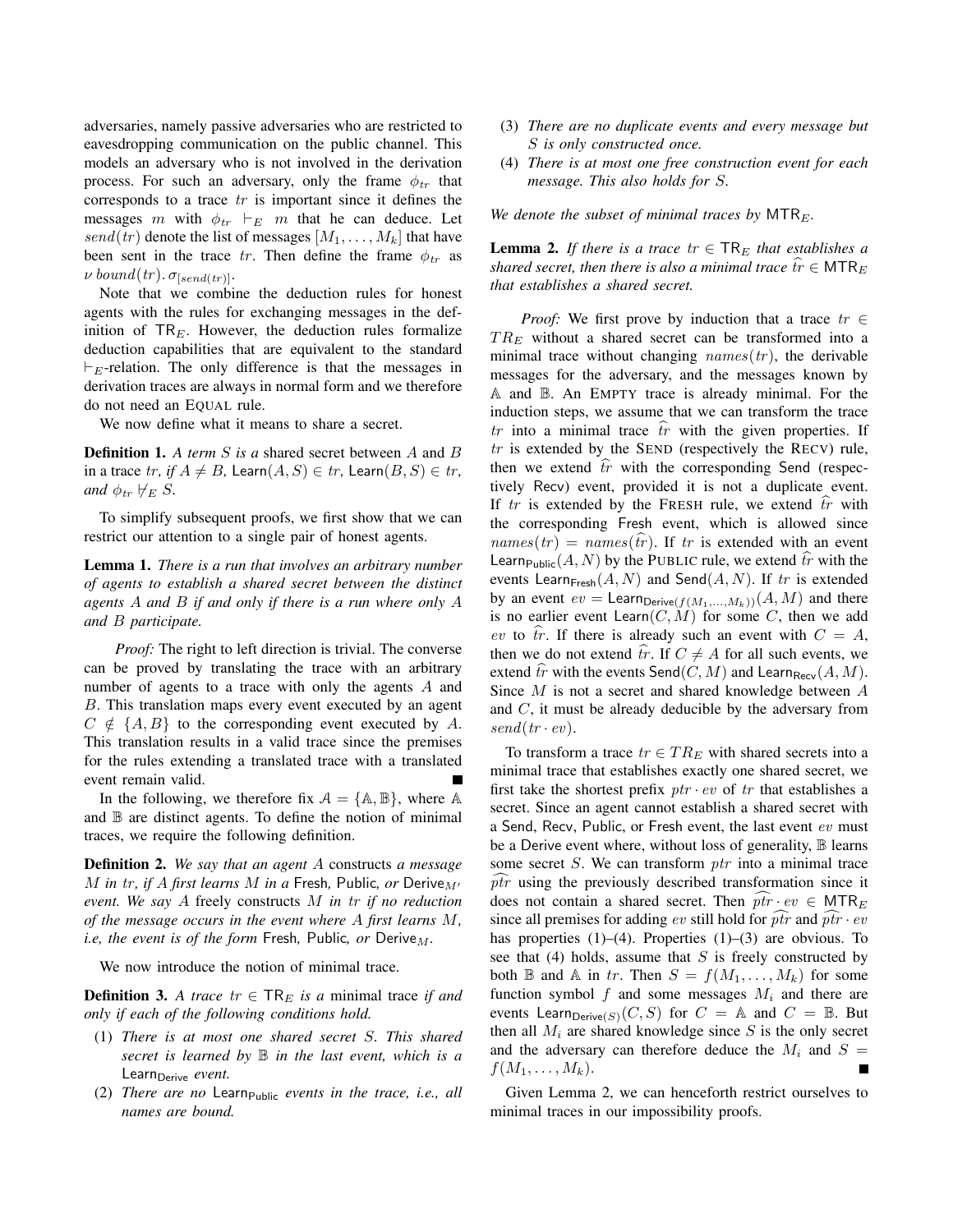#### *C. Relating Protocols and Derivation Traces*

Above we have reduced the question whether it is possible to establish a shared secret using an equational theory  $E$  to the question of whether there is a derivation trace  $tr \in \text{TR}_E$ that establishes a shared secret. This is closely related to the question of whether there is a *protocol* that establishes a shared secret in a given symbolic protocol model.

The existence of a protocol implies that there is a successful protocol execution where the involved agents establish a shared secret. For all reasonable protocol models that use the same notion of deducibility as we do, a successful protocol execution directly yields a corresponding derivation trace that establishes a shared secret. An impossibility result for some equational theory  $E$  in our model thus directly implies the corresponding impossibility result for protocols in such a symbolic model. A concrete example of a protocol model where this relationship holds is the applied pi calculus with equational theory  $E$  where agents are only allowed to communicate over public channels.

## IV. IMPOSSIBILITY RESULTS FOR SYMMETRIC ENCRYPTION AND SUBTERM CONVERGENT THEORIES

In this section, we prove the folk theorem that it is impossible to establish a shared secret using only symmetric encryption and public channels. We then present a necessary and sufficient condition for impossibility for the more general case of subterm convergent theories. This condition can be used to automatically decide wether it is possible to create a shared secret for a given subterm convergent theory. We have implemented a decision procedure that checks this condition and illustrate its application to the theory of symmetric encryption. Afterwards, we show how our procedure finds a derivation trace that establishes a shared secret for the theory of public-key encryption.

#### *A. Symmetric Encryption*

We use the equational theory  $Eq(\Sigma_{Sym}, E_{Sym})$  to model symmetric encryption, pairing, a hash function, decryption, and projections on pairs.

$$
\Sigma_{Sym} = \{enc, \langle \rangle, h, dec, \pi_1, \pi_2\}
$$
  
\n
$$
E_{Sym} = \{dec(enc(m, k), k) \simeq m, \pi_1(\langle x, y \rangle) \simeq x, \pi_2(\langle x, y \rangle) \simeq y\}
$$

Since the rewriting system  $R_{Sym}$  obtained from  $E_{Sym}$ by orienting the equations from left to right is subterm convergent, we directly use  $\rightarrow_{R_{Sym}}$  to normalize terms in the DERIVE rule and do not require ordered completion. The following lemma holds for all subterm convergent theories and will be used in Section IV-B as well.

**Lemma 3.** Let  $Eq(\Sigma, E)$  be a subterm convergent theory *and*  $tr$  ∈ TR<sub>E</sub> *a* valid trace. For every event Learn $(A, M)$  ∈

 $tr$  and  $P \in St(M) \setminus \Sigma^0$ , P has been freely constructed *by some agent* C*. More precisely, if* P *is a name, then* Learn<sub>Fresh</sub> $(C, P) \in tr$  *or* Learn<sub>Public</sub> $(C, P) \in tr$ . Otherwise there exist  $M_1, \ldots, M_k$  and an  $f \in \Sigma^k$ , such that  $P = f(M_1, \ldots, M_k)$  *and* Learn<sub>Derive</sub> $(P)$  $(C, P) \in tr$ *.* 

*Proof:* The proof is straightforward using rule induction on  $TR_E$ . The rules EMPTY and SEND are trivial since they do not add any Learn events. The FRESH and PUBLIC rules are also trivial since they only add (atomic) names. The RECV rule adds an event Learn<sub>Recv</sub> $(A, M)$ , but a corresponding Learn $(C, M)$  for some C must be already in the trace since someone must have sent  $M$ . Therefore the statement holds by the induction hypothesis. The DERIVE rule adds an event Learn<sub>Derive</sub> $(g(N_1,...,N_l))(A, M)$ , where  $M = g(N_1, \ldots, N_l) \downarrow$ . We must show that the lemma's statement holds for all subterms of M that are not constants. Since the equational theory is subterm convergent, we have either  $M = c$ ,  $M = g(N_1, \ldots, N_l)$ , or that M is a proper subterm of  $g(N_1, \ldots, N_l)$ . In the first case, the statement follows trivially, since  $St(c) \setminus \Sigma^0 = \emptyset$ . In the second case, a subterm of  $M$  is either  $M$  itself and the statement trivially holds or a subterm of some  $N_i$  and the statement holds by the induction hypothesis since there is an event Learn $(A, N_i)$ in the trace. The same reasoning applies to the final case since M and all its subterms are subterms of some  $N_i$ .

Theorem 1. *There is no derivation trace using*  $Eq(\Sigma_{Sym}, E_{Sym})$  *that establishes a shared secret. Namely, if*  $tr$  ∈  $TR_{E_{Sym}}$ , Learn( $\mathbb{A}, S$ ) ∈  $tr$ , and Learn( $\mathbb{B}, S$ ) ∈  $tr$ , *then*  $\phi_{tr} \vdash_{E_{Sym}} S$ .

*Proof:* We prove the theorem by contradiction. Assume that there is a trace in  $TR_{E_{Sym}}$  that establishes a shared secret. Then there is also a trace  $tr \in MTR_{E_{Sym}}$ that establishes a shared secret  $S$  and the last event of tr is of the form  $ev = \text{Learn}_{\text{Derive}(f(M_1,...,M_k))}(\mathbb{B}, S)$  for  $S = f(M_1, \ldots, M_k) \downarrow$ . Thus Learn( $\mathbb{A}, S$ )  $\in \mathit{tr}$  and we show that  $\phi_{tr} \vdash_{E_{Sum}} S$  to obtain a contradiction. We distinguish two cases.

- (1) If  $S = f(M_1, \ldots, M_k)$ , then Lemma 3 can be applied to Learn $(A, S)$ . Thus there are two free construction events Learn  $D_{\text{erive}(S)}(C, S)$  in tr for  $C = \mathbb{A}$  and  $C =$  $\mathbb{B}$ , which contradicts minimality of tr.
- (2) If  $f(M_1, \ldots, M_k)$  is not normalized, then we must consider two more cases.
	- (2a) Assume that  $f(M_1, \ldots, M_k) = \pi_i(\langle A_1, A_2 \rangle)$  for some  $A_i$ . Then  $S = A_i$  and  $\langle A_1, A_2 \rangle$  has been freely constructed by A by Lemma 3. Since the pair is known to both A and  $\mathbb B$  in tr and S is the only secret, the pair is deducible and the intruder can thus deduce S.
	- (2b) Assume that there are  $P$  and  $K$  such that  $f(M_1, \ldots, M_k) = dec(enc(P, K), K)$ . Then  $S = P$  and  $enc(P, K)$  has been freely con-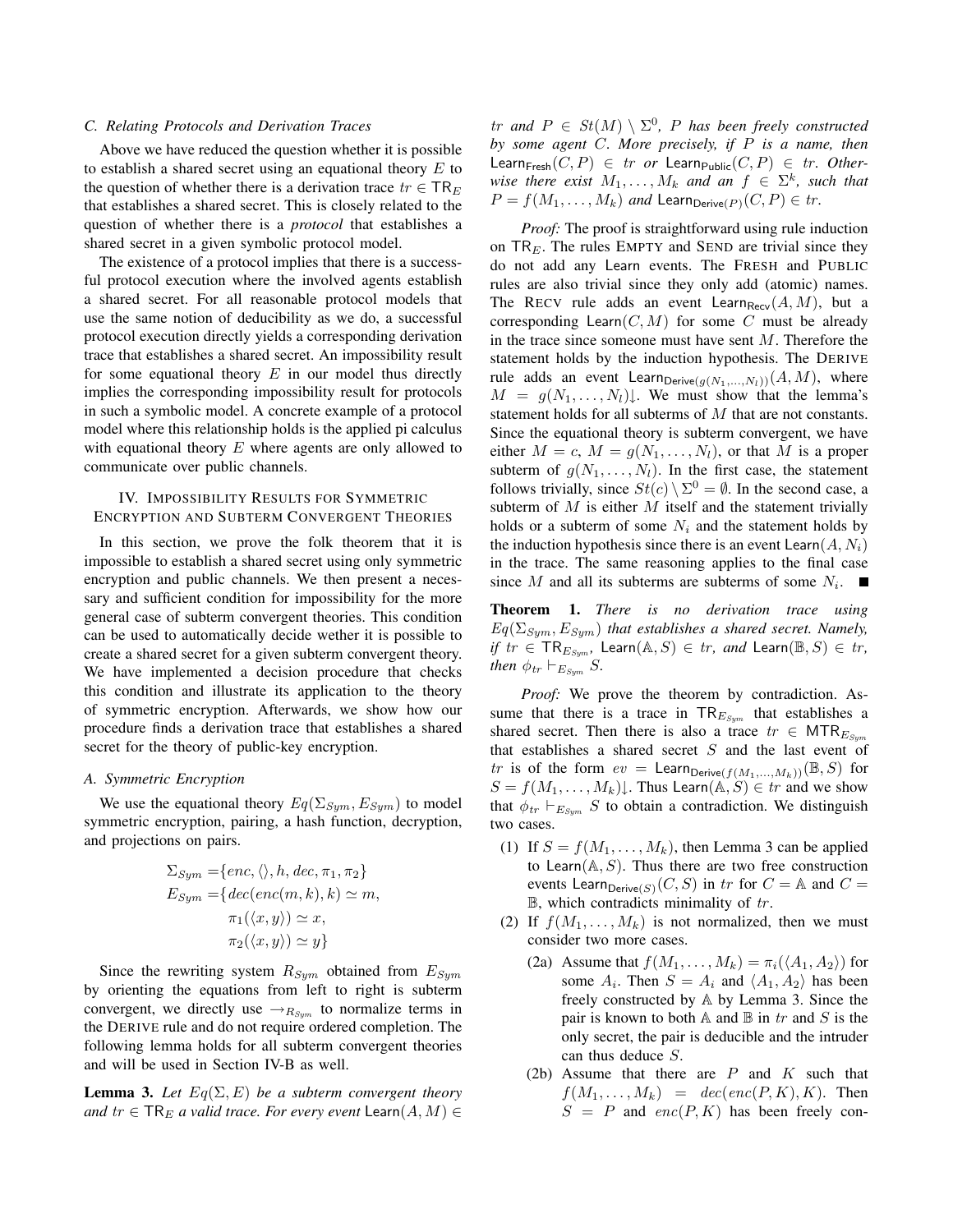structed by  $A$  by Lemma 3. Then  $K$  and  $enc(P, K)$  are known to both agents in tr and are therefore deducible. It follows that the adversary can deduce S.

Note that the only parts in the proof that are specific to  $E_{Sym}$  and do not hold for all subterm convergent theories are the cases (2a) and (2b) for the different rules in  $E_{Sum}$ . Here, a rule  $l \rightarrow r$  is applied to the result M of the function application in the DERIVE rule and we prove impossibility by showing that there is no way for  $A$  and  $B$  to build an instance of  $l$  such that the corresponding instance of  $r$  is not deducible by the adversary. We will show in the next section that this proof method works with arbitrary subterm convergent theories.

## *B. Subterm Convergent Theories*

We now generalize the previous proof method to a necessary and sufficient condition for deciding the possibility of secret establishment for any subterm convergent theory  $Eq(\Sigma, E)$ . The main idea is that if there is a derivation trace where a secret is established, then there is also a minimal trace with exactly one reduction step that establishes a secret. We can decide if such a minimal trace exists by considering all equations in  $E$  individually and enumerating all possible ways to jointly construct a reducible term. Finally, we check if this construction leads to a shared secret.

In the rest of this section, we assume that  $E$  is a subterm convergent equational theory. Note that we can assume without loss of generality that the right-hand sides of the rules in the corresponding rewrite system are normalized. Since we want to associate these rules over  $T(\Sigma, \mathcal{V})$  with traces that contain messages, we define a substitution  $\sigma_{and}$ that converts between  $T(\Sigma, \mathcal{V})$  and  $\mathcal{M}_{\Sigma}$ . The substitution  $\sigma_{gnd}$  is defined by some fixed bijection from  $\mathcal V$  to  $\mathcal N$ . To prove our main result of this section, we require the following lemma about deducibility in subterm convergent theories.

**Lemma 4.** *If* H *is a list of terms in*  $T(\Sigma, \mathcal{V})$ *,*  $s \in T(\Sigma, \mathcal{V})$ *, and*  $H \sigma_{gnd} \vdash_E s \sigma_{gnd}$ *, then*  $H \sigma \vdash_E s \sigma$  *for all substitutions* σ *such that* Hσ *and* sσ *are ground.*

*Proof:* If  $H \sigma_{qnd} \vdash_E s \sigma_{qnd}$ , then there is a recipe C such that  $names(C) \cap names(H \sigma_{and} \cup H \sigma) = \emptyset$  and  $C\sigma_{[H\sigma_{gnd}]} =_E s\sigma_{gnd}$ . Thus  $C\sigma_{[H\sigma]} = C\sigma_{[H]}\sigma =_E s\sigma$ since  $E$  is stable under replacement of names with terms and therefore  $H\sigma \vdash_E s\sigma$ .

We also require the notion of reduction events.

Definition 4. *A* reduction event *is an event of the form* Learn<sub>Derive</sub> $(f(M_1,...,M_k))(C, M)$  *where*  $f(M_1,...,M_k)$  *is not in normal form, i.e.,*  $M$  *is a subterm of some*  $M_i$  *or a constant.*

We now show that we can restrict ourselves to a subset of the minimal traces in the case of subterm convergent theories.

**Lemma 5.** If there is a trace  $tr \in \text{TR}_E$  that establishes a *shared secret between* A *and* B*, then there is also a minimal trace*  $\hat{tr} \in MTR_E$  *that establishes a shared secret* S *between* A *and* B *such that* S *is freely constructed by* A *and the last event is the only reduction event in*  $\hat{tr}$ *.* 

*Proof:* Assume that there is a trace that establishes a shared secret. Then there is a minimal trace  $tr \in MTR_E$ establishing the shared secret S, where the last event is of the form Learn<sub>Derive</sub> $(f(M_1,...,M_k))(\mathbb{B}, S)$ . This event must be a reduction event. Otherwise,  $S = f(M_1, \ldots, M_k)$  and Lemma 3 can be applied to Learn $(A, S)$ . Then there must be two events Learn $_{Derive(S)}(C, S)$ , for  $C = \mathbb{A}$  and  $C = \mathbb{B}$ , which contradicts the minimality of  $tr$ . Note also that  $A$ must have freely constructed  $S$  by Lemma 3, since it is new to B.

We now show that all other reduction events in tr can be replaced by non-reduction events. A reduction event has the form Learn  $Derive(f(M_1,...,M_k))(C, M)$  such that M is a subterm of some  $M_i$  or a constant c in normal form. In the first case, the other agent must have freely constructed M. M is therefore shared knowledge and deducible and can be openly sent to C. In the second case, the reduction event can be replaced by Learn $_{Derive(c)}(C, c)$  or c can be sent by the other agent if it is already known.

Lemma 5 implies that we can consider equations in  $E$ separately, since we only have to consider derivation traces with a single reduction step to decide impossibility.

To enumerate all different ways of building a reducible term that establishes a shared secret, we introduce labelings of terms. A labeling of a term t is a function from  $St(t)$ to  $\{A, B\}$  and captures which agent has constructed which subterm. For such a labeling  $l_t$  of a term t, the *minsent* function returns the minimal set of exchanged terms that corresponds to  $l_t$ . It captures that if A uses a term created by B or vice versa, it must have been sent.

Definition 5. *We define the* minimal set of sent terms of a term  $t$  with label  $l_t$  *as follows:* 

$$
\begin{aligned}\n\textit{minsent}(t, l_t) &= \\
&\quad \left\{\n\begin{array}{ll}\n(\bigcup_{i \in \{1, \ldots, k\}} \textit{minsent}(t_i)) & \textit{if } t = f(t_1, \ldots, t_k) \\
\bigcup \{t_i \mid i \in \{1, \ldots, k\} \land \\
l_t(t) & \neq l_t(t_i)\}\n\end{array}\n\right\} \\
\textit{otherwise}\n\end{aligned}
$$

Using the notion of labeling and function minsent, we obtain the following condition to decide impossibility.

**Theorem 2.** *There is a derivation trace*  $tr \in \text{TR}_E$  *that establishes a shared secret if and only if there is an equation*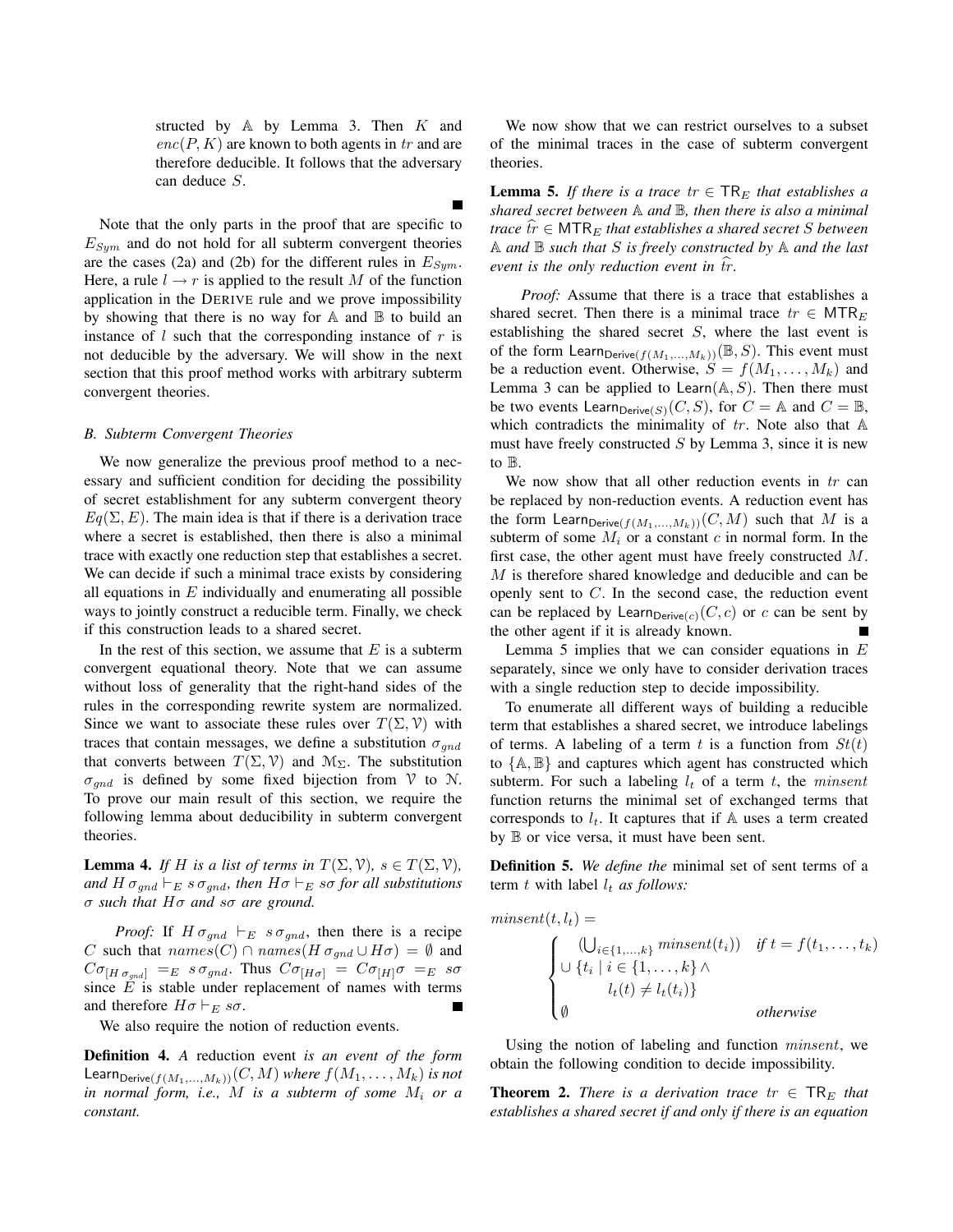$t \simeq s$  *in* E where *s is a proper subterm of t and a labeling* l<sup>t</sup> *of* t *such that each of the following holds:*

- (1)  $l_t(t) = \mathbb{B}$
- (2)  $l_t(c) = \mathbb{A}$ , for all  $c \in St(t) \cap \Sigma^0$
- (3)  $l_t(s) = \mathbb{A}$
- (4) minsent(t, l<sub>t</sub>)  $\sigma_{and} \nvDash_{E} s \sigma_{and}$

*Proof:*  $(\Rightarrow)$ : Assume there is a trace that establishes a shared secret. Then there is also a trace  $tr \in MTR_E$ where  $\mathbb B$  learns the secret  $S$  in the last event, which is the only reduction event by Lemma 5. Consider the term  $T = f(M_1, \ldots, M_k)$  where S is extracted using the rule  $t \rightarrow s$  in the last step. Then s is a proper subterm of t and there is a unifier  $\sigma$  such that  $t\sigma = T$  and  $s\sigma = S$ .

We can extract a labeling  $l_T$  from the trace by labeling  $T$ with  $\mathbb{B}$ , all constants in T with  $\mathbb{A}$  and all proper subterms of  $T$  that are not constants with the agent who freely constructed the term. Note that every subterm of  $T$  that is not a constant must have been freely constructed by exactly one of the agents because of Lemma 3 and minimality of tr. The labeling  $l_T$  can be translated to a labeling  $l_t$ of t by defining  $l_t(u) := l_T(u\sigma)$  for  $u \in St(t)$ . Then  $l_t$  obviously has properties (1)–(2). It has property (3) because  $s\sigma = S$  and A freely constructs S in tr. We know that  $minsent(t, l_t)\sigma \subseteq minsent(T, l_T) \subseteq send(tr)$  and sent(tr)  $\forall_E S$ . Thus we have minsent(t, l<sub>t</sub>) $\sigma \not\vdash_E s\sigma$ . By Lemma 4, we obtain  $minsent(t, l_t) \sigma_{qnd} \nvdash_{E} s \sigma_{qnd}$ .

 $(\Leftarrow)$ : We first show that we can translate an arbitrary labeling  $l_t$  of a term  $t \in T(\Sigma, \mathcal{V})$  to a trace  $tr \in \mathsf{T} \mathsf{R}_E$  where all names are bound,  $sent(tr) = (minsent(t, l_t) \sigma_{gnd})\downarrow$ , and for all  $u \in St(t)$  the agent  $l_t(u)$  learns  $(u \sigma_{gnd})\downarrow$  in tr. We prove this by induction over the term  $t$ .

First, if  $t = x$  for a variable x, then tr consists of the single event LearnFresh $(l_t(x), x \sigma_{gnd})$ . Next, if  $t =$  $f(t_1, \ldots, t_k)$  for a function f of arity k and terms  $t_i$ , then there are traces  $tr_i$  for  $t_i$  with the expected properties by the induction hypothesis. Let  $\hat{tr}$  denote the concatenation of the  $tr_i$ , where duplicate events are removed, keeping only the first occurrence of an event. Then  $tr \in \text{TR}_E$ and we can extend  $\hat{tr}$  with events Send $(l_t(t_i), (t_i \sigma_{qnd}) \downarrow)$ and Learn $_{Recv}(l_t(t), (t_i \sigma_{qnd})\downarrow)$  for all i where  $l_t(t) \neq$  $l_t(t_i)$ . Then we add the event Learn $_{Derive(F)}(l_t(t), M)$ with  $F = f((t_1 \sigma_{gnd})\downarrow, \ldots, (t_k \sigma_{gnd})\downarrow)$  and  $M =$  $(f(t_1, \ldots, t_k) \sigma_{qnd})\downarrow$  to obtain the trace  $tr \in \text{TR}_E$  with the desired properties. If there is a corresponding equation  $t \simeq s$  where s is a proper subterm of t in E and (1)–(4) hold for the given labeling, then this trace establishes the shared secret  $s \sigma_{qnd}$  between A and B.

Based on this theorem, we define a decision procedure FIND-DERIVATION-TRACES that checks the theorem's conditions for a given theory. Our procedure takes a subterm convergent theory  $E$  as input and either returns IMPOSSIBLE if there is no labeling that allows secret establishment for a rule in  $E$  or a list of derivation traces if there are labelings of rules in  $E$  that satisfy the conditions of Theorem 2.

 $FIND-DERIVATION-TRACES(E)$ 

- 1  $traces = []$
- 2 for  $(t \simeq s)$  in E
- 3 for  $l_t$  in LABELINGS(t,s)
- 4 if MINSENT $(t, l_t) \sigma_{qnd} \not\vdash_E s \sigma_{qnd}$  and  $s \in St(t)$
- 5  $traces = traces \cdot \text{LABEL2Trace}(t, l_t, s)$

6 if  $(traces = []$  return IMPOSSIBLE

7 else return traces

The procedure uses four subroutines. The subroutine LABELINGS returns all labelings for a rule that satisfy conditions (1)–(3). MINSENT returns the minimal set of sent terms for a labeling. The subroutine for  $\vdash_E$  implements the procedure described in [21] to check ground deducibility. Finally, LABEL2TRACE converts a labeling to a trace. Note that by Theorem 2 we can consider all rules individually. However, we must check deducibility for the whole equational theory  $E$ .

We have implemented our decision procedure in Haskell. Although the number of labelings grows exponentially in the size of the equations, the procedure returns the result immediately for the examples we considered. Typically, the rules are small and most labels are already predetermined by the conditions of Theorem 2. We can further optimize LABELINGS by taking into account that properties (3) and (4) imply  $l_t(u) = A$  for all  $u \in St(t)$  that have s as immediate subterm. This is because s would otherwise be in  $minsent(t, l_t)$  and therefore be trivially deducible.

We have applied our implementation of the decision procedure to the theory  $E_{Sym}$  from the previous section. We have thereby obtained an automated confirmation of the pen-and-paper proof of Theorem 1. We use  $E_{Sum}$  and a theory that models public-key encryption below to illustrate our decision procedure.

Example 1. *The procedure considers the three following reduction rules individually.*

- (1)  $\pi_1(\langle x, y \rangle) \rightarrow x$ *: There are only two choices for the labeling. We can set*  $C = A$  *or*  $C = B$  *in*  $\pi_1(\langle x^\mathbb{A}, y^C \rangle^\mathbb{A})^\mathbb{B}$ *. For both labelings,*  $\langle x, y \rangle$  *is in the minimal set of sent terms and* x *is therefore derivable.*
- (2)  $\pi_2(\langle x, y \rangle) \rightarrow y$ *: Analogous to previous rule.*
- (3)  $dec(enc(m, k), k) \rightarrow m$ : The only possible labelings  $are \, \overline{\,} \, dec (enc(m^{\mathbb{A}}, k^C)^{\mathbb{A}}, k^C)^{\mathbb{B}}$  for  $C \in \{\mathbb{A}, \mathbb{B}\}.$  For *both choices of* C*,* k *is used by both* A *and* B *and thus must have been sent. Similarly, enc* $(m, k)$  *must have been sent in both cases. Therefore* m *is deducible by the intruder.*

*Thus* MINSENT $(t, l_t) \sigma_{gnd} \vdash_E s \sigma_{gnd}$  *for all labelings and the procedure returns* IMPOSSIBLE*.*

**Example 2.** Consider the theory  $E_{PubKey}$  that con*sists of the single rule pdec(penc(m, pk(k)), sk(k))*  $\rightarrow$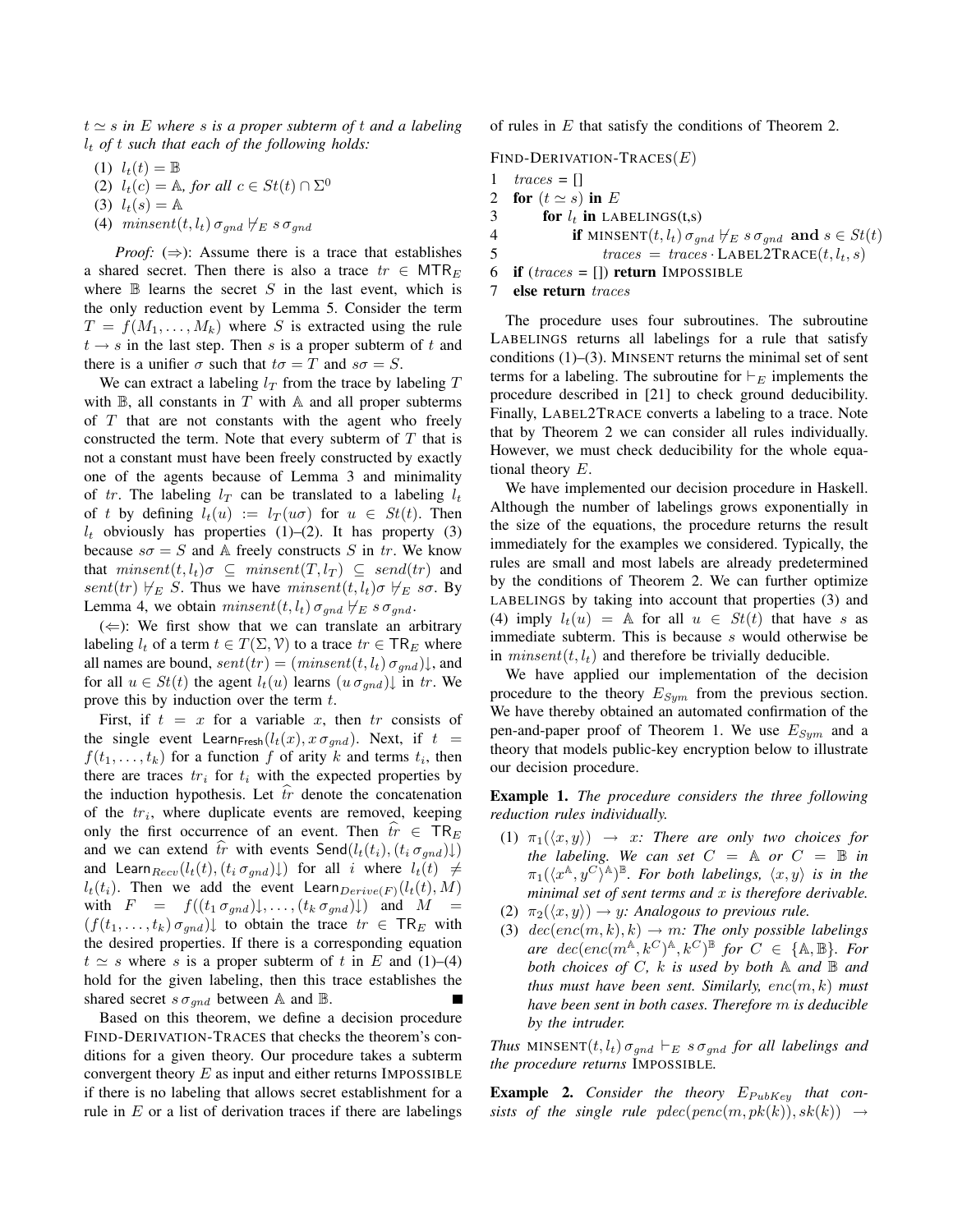m*. For this theory, our procedure returns the labeling*  $pdec(penc(m^{\mathbb{B}}, pk(k^{\mathbb{A}})^{\mathbb{A}})^{\mathbb{B}}, sk(k^{\mathbb{A}})^{\mathbb{A}})^{\mathbb{A}}$  and the following *derivation trace that establishes the secret* m*.*

[Learn<sub>Fresh</sub> $(A, k)$ , Learn<sub>Derive</sub> $(s_k(k))$  $(A, sk(k)),$ Learn $_{Derive(pk(k))}(\mathbb{A}, pk(k))$ , Send $(\mathbb{A}, pk(k))$ , Learn $_{\text{Recv}}(\mathbb{B}, pk(k))$ , Learn $_{\text{Fresh}}(\mathbb{B}, m)$ , Learn $Derive(penc(m,pk(k)))(\mathbb{B}, penc(m,pk(k))),$ Send( $\mathbb{B},$   $penc(m, pk(k))$ ), Learn $_{\text{Recv}}(\mathbb{A},$   $penc(m, pk(k)))$ , Learn Derive( $_{pdec(\,penc(m,pk(k)),sk(k)))}(\mathbb{A}, m)$ ]

Note that Theorem 2 uses the notion of secret establishment introduced in Definition 1. Therefore, the existence of a trace that establishes a shared secret according to Theorem 2 does not guarantee that secret establishment is possible in the presence of active adversaries.

We also use our implementation to obtain new impossibility results. For example, our implementation returns IMPOSSIBLE for the theory describing pairing, signatures, and symmetric cryptography and thereby proves the following theorem.

Theorem 3. *Secret establishment is impossible for the theory*  $Eq(\Sigma_{Sym} \cup \Sigma_{Sig}, E_{Sym} \cup E_{Sig})$ *, where the theory for signatures is defined as follows.*

$$
\Sigma_{Sig} = \{ sign, extr, check, sk, pk\}
$$
  
\n
$$
E_{Sig} = \{ extr(sign(m, k)) \simeq m,
$$
  
\n
$$
check(sign(m, sk(k)), pk(k)) \simeq m\}
$$

We will later prove a combination result that allows us to consider the two theories  $E_{Sym}$  and  $E_{Sig}$  separately.

#### V. XOR AND ABELIAN GROUPS

In this section, we prove impossibility for two important theories that are not subterm convergent. The theory  $Xor$ , which models an XOR operator, and the theory  $AG$ , which models an abelian group. We will use rather different proof techniques here, this time based on algebraic reasoning in different algebraic structures. The techniques are similar to earlier work [22, 23] on unification and deducibility for monoidal theories.

## *A. XOR*

The XOR operation can be described by the following equational theory with equations for associativity, commutativity, a unit, and nilpotence.

$$
\Sigma_{Xor} = {\oplus, 0}
$$
  
\n
$$
E_{Xor} = {(x \oplus y) \oplus z \simeq x \oplus (y \oplus z),
$$
  
\n
$$
x \oplus y \simeq y \oplus x,
$$
  
\n
$$
x \oplus 0 \simeq x,
$$
  
\n
$$
x \oplus x \simeq 0
$$
}

Note that for a finite set of names N,  $T(\Sigma_{Xor}, N)/E_{Xor} \simeq$  $\mathbb{F}_2^{|N|}$ . I.e., the set of messages over N is isomorphic to the |N|-dimensional vector space over the finite field  $\mathbb{F}_2$ . An isomorphism is given by the map R where  $\mathcal{R}(n_i) = v_i$ , the vector where the only nonzero entry is a 1 at position  $i$ ,  $\mathcal{R}(0) = (0, \ldots, 0)$ , and  $\mathcal{R}(t_1 \oplus t_2) = \mathcal{R}(t_1) + \mathcal{R}(t_2)$  where + denotes componentwise addition modulo 2. We abuse notation and use  $\mathcal{R}(t)$  to denote the corresponding vector for  $t \in T(\Sigma_{Xor}, N)$  and  $\mathbb{R}^{-1}(v)$  to denote the normalized term t with  $\mathcal{R}(t) = v$ .

Lemma 6. *For finite sets of names* N *and* ˜n*, a message* M, and a finite substitution  $\sigma$  where all terms in range( $\sigma$ ) *are built using only names from* N,  $\nu \tilde{n} \cdot \sigma +_{E_{X_{\text{or}}}} M$  *if and only if*  $\mathcal{R}(M) \in span(\mathcal{R}(range(\sigma) \cup N \setminus \tilde{n}))$ *, where*  $span(\mathcal{R}(range(\sigma) \cup N \setminus \tilde{n}))$  *denotes the subspace of*  $\mathbb{F}_2^{[N]}$ *generated by the vectors in*  $\mathcal{R}(range(\sigma) \cup N \setminus \tilde{n})$ *.* 

*Proof:* ( $\Rightarrow$ ): Assume that  $\nu \tilde{n} \cdot \sigma \vdash_{E_{Xor}} M$ . We prove that  $\mathcal{R}(M) \in span(\mathcal{R}(range(\sigma) \cup N \setminus \tilde{n}))$  by rule induction. The rules CONST, KNOW, and EQUAL are obvious. The rule APPLY corresponds to computing the sum of two terms or computing the all zero vector, which is always in  $span(\mathcal{R}(range(\sigma) \cup N \setminus \tilde{n})).$ 

(⇐): Assume that  $\mathcal{R}(M) \in span(\mathcal{R}(range(\sigma) \cup N \setminus \tilde{n})).$ Then  $\mathcal{R}(M) = a_1 + \ldots + a_k$  for  $a_i \in \mathcal{R}(range(\sigma) \cup N \setminus \tilde{n}).$ All the  $\mathcal{R}^{-1}(a_i)$  can be derived using the CONST and KNOW rules. Then the APPLY rule can be used with ⊕ to XOR the terms and derive  $\mathcal{R}^{-1}(\mathcal{R}(M))$ . Finally, the EQUAL rule can be used to derive  $M$  if it is not normalized.

Theorem 4. *There is no derivation trace using the equational theory*  $Eq(\Sigma_{Xor}, E_{Xor})$  *that establishes a shared secret. If*  $tr \in \mathsf{TR}_{E_{Xor}}$ , Learn $(\mathbb{A}, S) \in tr$ , and Learn $(\mathbb{B}, S) \in$ tr, then  $\phi_{tr} \vdash_{E_{Xor}} S$ .

*Proof:* We prove this by contradiction. Assume that there is a trace  $tr$  where all names are bound with a minimal number of exchanged messages such that  $A$  and  $B$  derive a shared secret S. Then the list of exchanged messages is  $H = [M_1, \ldots, M_k]$  and there are finite sets of bound names  $N_A$  and  $N_B$  created by A and B respectively such that all messages in the trace are in  $T(\Sigma_{Xor}, N_A \cup N_B)$ . We assume without loss of generality that  $A$  sent the last message  $M_k$ . Note that  $T(\Sigma_{Xor}, N_A \cup N_B)/E_{Xor}$  is isomorphic to the direct sum of  $\mathbb{F}_2^{|N_{\mathbb{B}}|}$  and  $\mathbb{F}_2^{|N_{\mathbb{B}}|}$ . Since S is a shared secret, we use Lemma 6 to conclude  $\mathcal{R}(S) \notin span(\mathcal{R}(H))$  and  $\mathcal{R}(S) \in span(\mathcal{R}(H \cup N_A)) \cap span(\mathcal{R}(H \cup N_B)).$  We can therefore write  $\mathcal{R}(S)$  as  $v_B + v_P$  with  $v_B \in span(\mathcal{R}(N_{\mathbb{B}}))$ and  $v_P \in span(\mathcal{R}(H))$ . But then  $\mathcal{R}^{-1}(v_B)$  must also be a shared secret since it is derivable by B and A, and  $\phi_{tr} \vdash_{E_{Xor}} \mathcal{R}^{-1}(v_B)$  if and only if  $\phi_{tr} \vdash_{E_{Xor}} S$ . But  $v_B$  is derivable by  $\mathbb B$  before receiving  $M_k$ , which contradicts our assumption that tr is minimal in the number of exchanged messages.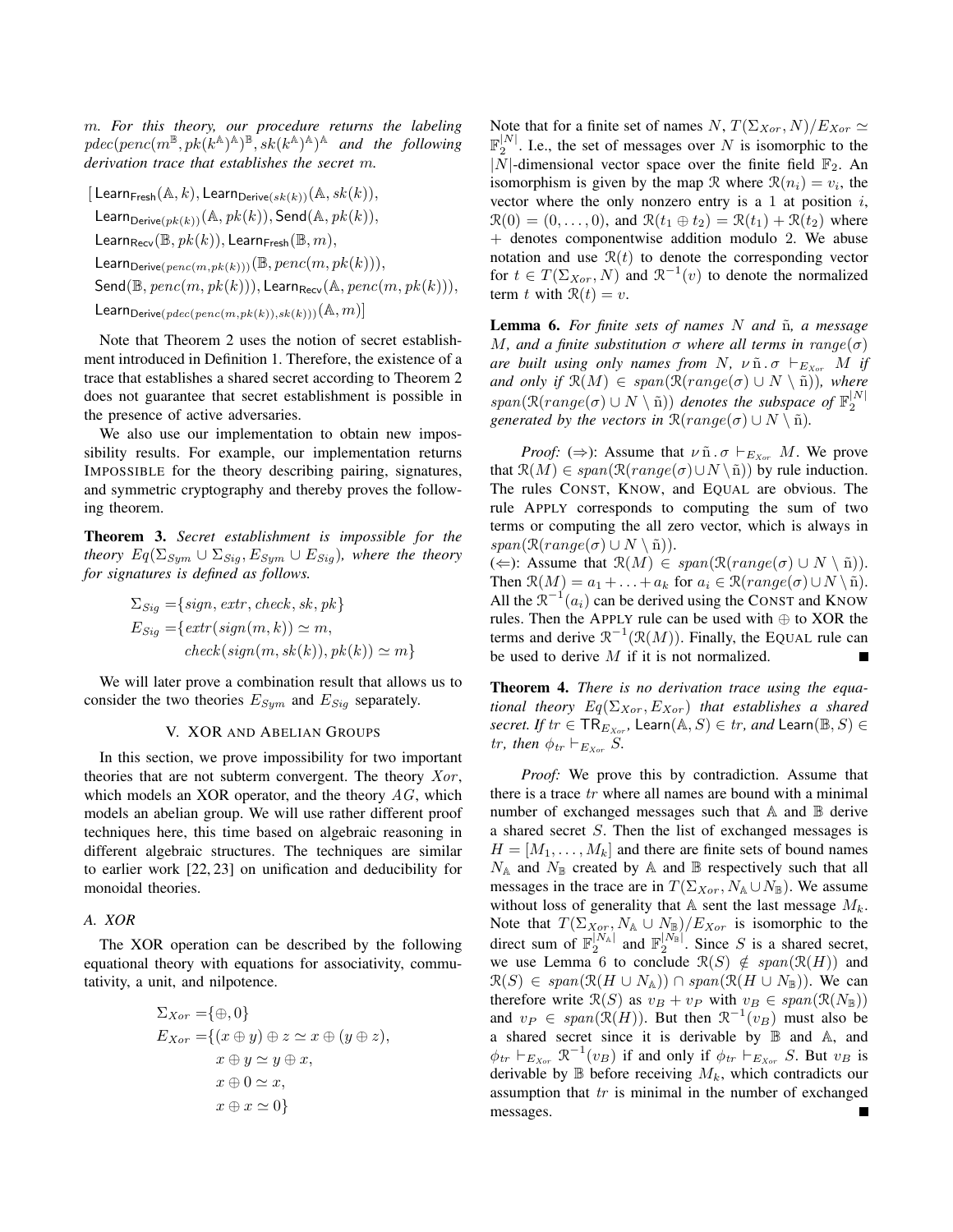## *B. Abelian Groups*

The theory of abelian groups can be presented by the following equations.

$$
\Sigma_{AG} = \{+,0,-\}
$$
  
\n
$$
E_{AG} = \{(x+y) + z \approx x + (y+z),
$$
  
\n
$$
x+y \approx y+x,
$$
  
\n
$$
x+0 \approx x,
$$
  
\n
$$
x+(-x) \approx 0\}
$$

Note that for a finite set of names N,  $T(\Sigma_{AG}, N)/E_{AG} \simeq$  $\mathbb{Z}^{|N|}$ . I.e., the set of messages over N is isomorphic to the free module over  $\mathbb Z$  generated by N. An isomorphism is given by the map R with  $\mathcal{R}(n_i) = v_i$ , the vector where the only nonzero entry is a 1 at position i,  $\mathcal{R}(0) = (0, \ldots, 0)$ ,  $\mathcal{R}(t_1 + t_2) = \mathcal{R}(t_1) + \mathcal{R}(t_2)$ , and  $\mathcal{R}(-t) = -\mathcal{R}(t)$ .

Lemma 7. *For finite sets of names* N *and* ˜n*, a message* M, and a finite substitution  $\sigma$  where all terms in range( $\sigma$ ) *are built using only names from* N,  $\nu \tilde{n} \cdot \sigma +_{E_{AC}} M$  *if and only if*  $\mathcal{R}(M) \in span(\mathcal{R}(range(\sigma) \cup N \setminus \tilde{n}))$  *where*  $span(\mathcal{R}(range(\sigma) \cup N \setminus \tilde{n}))$  *denotes the submodule of*  $\mathbb{Z}^{|N|}$ *generated by the vectors in*  $\mathcal{R}(range(\sigma) \cup N \setminus \tilde{n})$ *.* 

*Proof:* We immediately obtain a proof by replacing  $E_{Xor}$  with  $E_{AG}$  and  $\mathbb{F}_2^{|N|}$  with  $\mathbb{Z}^{|N|}$  in the proof of Lemma 6.

Theorem 5. *There is no derivation trace using the equational theory*  $Eq(\Sigma_{AG}, E_{AG})$  *that establishes a shared secret. If*  $tr \in \mathsf{TR}_{E_{AG}}$ , Learn( $\mathbb{A}, S$ )  $\in tr$ , and Learn( $\mathbb{B}, S$ )  $\in$ tr, then  $\phi_{tr} \vdash_{E_{AC}} S$ .

*Proof:* The proof resembles our proof of Theorem 4. To obtain a contradiction, assume that there is a trace  $tr$  where all names are bound with a minimal number of exchanged messages such that  $A$  and  $B$  derive a shared secret S. Then the list of exchanged messages is  $H = [M_1, \ldots, M_k]$  and there are finite sets of fresh names  $N_A$  and  $N_B$  created by A and B respectively such that all messages in the trace are in  $T(\Sigma_{AG}, N_A \cup N_B)$ . We assume without loss of generality that  $A$  sent the last message  $M_k$ . Note that  $T(\Sigma_{AG}, N_A \cup N_B)/E_{AG}$  is isomorphic to the direct sum of  $\mathbb{Z}_2^{[N_{\mathbb{B}}]}$  and  $\mathbb{Z}_2^{[N_{\mathbb{B}}]}$ . Since S is a shared secret, from Lemma 7 we conclude  $\mathcal{R}(S) \notin span(\mathcal{R}(H))$  and  $\mathcal{R}(S) \in span(\mathcal{R}(H\cup$  $(N_A)) \cap span(\mathcal{R}(H \cup N_B))$ . We can therefore write  $\mathcal{R}(S)$  as  $v_B + v_P$  with  $v_B \in span(\mathcal{R}(N_{\mathbb{B}}))$  and  $v_P \in span(\mathcal{R}(H)).$ But then  $\mathcal{R}^{-1}(v)$  must also be a shared secret since it is derivable by  $\mathbb B$  and  $\mathbb A$ , and  $\phi_{tr} \vdash_{E_{AG}} \mathcal{R}^{-1}(v_B)$  if and only if  $\phi_{tr} \vdash_{E_{AG}} S$ . But  $v_B$  is derivable by B before receiving  $M_k$ , which contradicts our assumption that  $tr$  is minimal in the number of exchanged messages.

## VI. COMBINATION RESULTS FOR IMPOSSIBILITY

In Section IV, we have presented an automated method for deciding impossibility for subterm convergent theories.

Unfortunately, not all theories in cryptography are subterm convergent. However, many of those theories can be presented as the disjoint union of a subterm convergent theory, such as *Sym* or *PubKey*, and another theory that is not subterm convergent, such as  $Xor$  or  $AG$ .

In this section, we consider an equational theory  $Eq(\Sigma, E)$ that is the disjoint union of two equational presentations  $(\Sigma_1, E_1)$  and  $(\Sigma_2, E_2)$ . I.e.,  $E = E_1 \cup E_2$  and  $\Sigma = \Sigma_1 \cup \Sigma_2$ , where  $E_i$  only contains equations over  $T(\Sigma_i, \mathcal{V})$ . We prove that secret establishment for such a theory  $E$  is possible if and only if it is possible in one of the theories  $E_1$  or  $E_2$ . This allows us to combine our automatic method for the subterm convergent subtheory with, for example, algebraic methods for the other subtheory.

## *A. Factors, Interface Subterms, Normalization*

We now define the notions of *sign*, *alien subterm*, *factor*, and *interface subterm* for such a theory. These definitions are adopted from earlier work [19, 20] on combining equational theories. Let  $t \in T(\Sigma, \mathcal{V} \cup \mathcal{N})$ , then  $sign(t) = i$  if  $t =$  $f(t_1,\ldots,t_k)$  for  $f \in \Sigma_i$  and  $sign(t) = 0$  if  $t \in \mathcal{V} \cup \mathcal{N}$ . A subterm u of t is alien if  $sign(u) \neq sign(t)$ .

Definition 6. *The* factors *of a term* t *are the maximal alien subterms*  $Fct(t)$ *. The* interface subterms  $ISt(t)$  *of* t are the *subterms where a sign change occurs.*

$$
ISt(t) = t \cup \bigcup_{s \in Fct(t)} ISt(s)
$$

Note that the ordered completion  $\mathcal{O}_E$  of E corresponds to the disjoint union of the ordered completions  $\mathcal{O}_{E_1}$  and  $\mathcal{O}_{E_2}$ . See [18] for details.

We adopt the following three lemmas from [19] without providing our own proofs. These lemmas characterize the interaction between normalization, replacements, and deducibility.

Lemma 8. *If all factors of a message* M *are in normal form, then either sign* $(M) = sign(M)$  *and*  $Fct(M) \subseteq$  $Fct(M) \cup \{n_{min}\}\$  *or*  $M \in Fct(M) \cup \{n_{min}\}\$ .

The intuition behind this lemma is that if all factors of a term are normalized, then the normalization of the term does not affect its factors, i.e., either the factors of the normalized term are a subset of the original factors or the normalized term is a factor. Note that in both cases we must account for the case where free variables in the equations introduce  $n_{min}$ . The proof idea is to show the lemma's claim for a minimal reduction step and then extend the result to a minimal reduction sequence.

**Lemma 9.** Let  $M = \zeta[F_1, \ldots, F_k]$  be a message with *normalized factors* F<sup>i</sup> *. Let* ρ *be a bijective replacement that replaces the factors in* M *with fresh names. Then*  $(M \downarrow)^\rho = (\zeta[F_1^\rho, \ldots, F_k^\rho]) \downarrow.$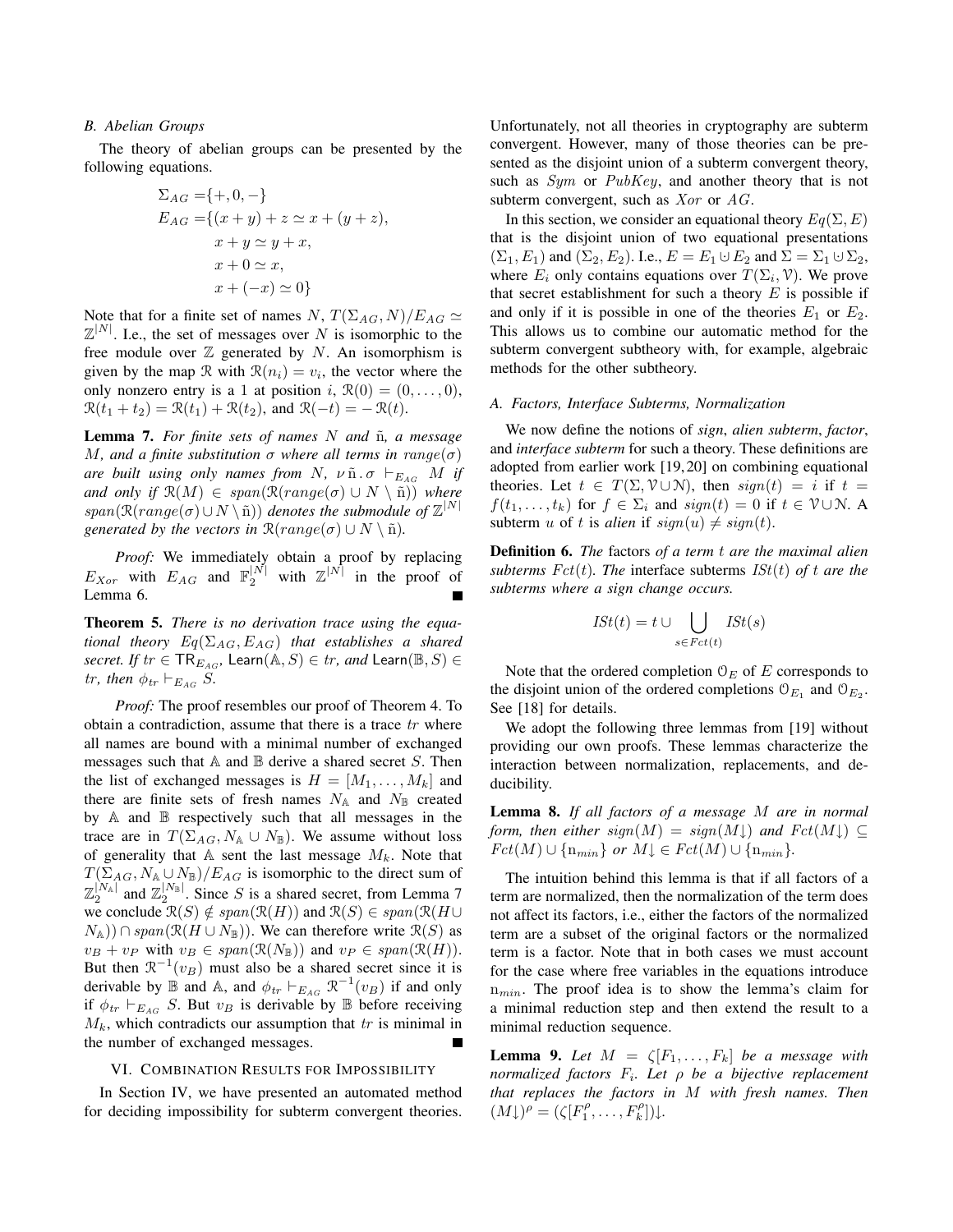This lemma states that normalization commutes with the replacement of the normalized factors by fresh names. The proof is based on Lemma 8 and the fact that we consider consistent theories where names are in normal form.

The next lemma states that deduction in the theory  $E_1$  is not affected by replacing interface subterms whose sign is 2 by fresh names. Of course, the lemma is valid for swapped theory indices 1 and 2.

**Lemma 10.** *Let*  $\phi = \nu \tilde{n} \cdot \sigma$  *be a frame and*  $M \in \mathcal{M}_{\Sigma}$  *such that* M and all the terms in range( $\sigma$ ) are in normal form. *Let*  $F_2 = \{ N \mid N \in \text{ISt}(\text{range}(\sigma) \cup \{ M \}) \land \text{sign}(N) = 2 \},$ *let*  $\tilde{n}_{F_2}$  *be a set of names not occuring in*  $\phi$  *and* M where  $\tilde{n}_{F_2}$  *is of the same cardinality as*  $F_2$ *, and let*  $\rho_2 : F_2 \to \tilde{n}_{F_2}$ *be a bijective replacement. Then*

$$
\phi \vdash_{E_1} M
$$
 if and only if  $\nu \tilde{n}_{F_2} \cup \tilde{n} \cdot \sigma^{\rho_2} \vdash_{E_1} M^{\rho_2}$ .

To illustrate theses definitions and results, consider the equational theory  $Eq(\Sigma, E)$  for  $\Sigma = \Sigma_{Xor} \cup \Sigma_{Sym}$  and  $E =$  $E_{Xor} \cup E_{Sym}.$ 

**Example 3.** *The factors of*  $m = enc(\langle n_1, n_1 \rangle \oplus n_2, n_3)$  *are*  $\langle n_1, n_1 \rangle \oplus n_2$  and  $n_3$ . The set of interface subterms  $ISt(m)$ *is*  $\{m, \langle n_1, n_1 \rangle \oplus n_2, n_3, \langle n_1, n_1 \rangle, n_2, n_1\}.$ 

*An example of the first case of Lemma 8 is*  $enc(dec(enc(n_1 \oplus n_2, k), k), k')\downarrow = enc(n_1 \oplus n_2, k')$  and *an example of the second case, where the value of* sign *changes is*  $dec(enc(n_1 \oplus n_2, k), k) \downarrow = n_1 \oplus n_2$ .

#### *B. Combination Result*

We first prove two lemmas that are required for our main result. The first lemma is similar to Lemma 3 and states that all interface subterms of learned messages not equal to  $n_{min}$ must have been learned by one of the agents.

**Lemma 11.** *Let*  $tr$  ∈  $TR_E$ ,  $A$  ∈  $A$  *and*  $M, N \in \mathcal{M}_{\Sigma}$  *such that* Learn $(A, M) \in tr$  *and*  $N \in ISt(M) \setminus \{n_{min}\}\$ . *Then there is a*  $B \in \mathcal{A}$  *that constructs* N *in tr.* 

*Proof:* Proof by induction over  $TR_E$ . The only nontrivial step is an extension by the DERIVE rule. Let  $M = f(M_1, \ldots, M_k)$  and consider the appended event Learn $_{Derive(f(M_1,...,M_k))}(A, M\downarrow)$ . We distinguish two cases. If  $sign(M) \neq sign(M)$  then  $M \downarrow \in$  $Fct(f(M_1, \ldots, M_k)) \cup \{\mathbf{n}_{min}\} \subseteq \text{ISt}(\{M_1, \ldots, M_k\}) \cup$  $\{n_{min}\}\$  and therefore  $ISt(M\downarrow) \subseteq ISt(\lbrace M_1,\ldots,M_k\rbrace) \cup$  ${n_{min}}$ . If  $sign(M\downarrow) = sign(M)$ , then  $ISt(M\downarrow) \subseteq$  $ISt(M) \cup \{n_{min}, M\downarrow\}$ . In both cases, there are Learn events for all interface subterms of  $M\downarrow$  not equal to  $n_{min}$  by the induction hypothesis.

**Lemma 12.** Let  $tr \in \text{TR}_E$ , then  $n_{min}$  is not learned in tr.

*Proof:* If there is a trace tr where one of the agents learns  $n_{min}$ , then there must be a term T with  $n_{min} \notin$ names(T) such that  $T =_E n_{min}$ . This term T corresponds to the tree of construction events that build  $n_{min}$  with constants and names from  $N \setminus \{n_{min}\}\$ as leaves. But since equational theories are stable under replacement of names by names, we also have  $T =_E n$  for a name  $n \neq n_{min}$ . By transitivity we obtain  $n_{min} = E_n$  n. contradicting the assumption that  $E$  is consistent.

Using these lemmas, we now prove our combination result for impossibility.

**Theorem 6.** Let  $Eq(\Sigma, E)$  be the disjoint union of equa*tional presentations*  $(\Sigma_1, E_1)$  *and*  $(\Sigma_2, E_2)$ *. If there is a trace*  $tr \in TR_{\Sigma,E}$  *that establishes a shared secret, then there is either a trace*  $tr_1 \in \mathsf{T}\mathsf{R}_{\Sigma_1,E_1}$  *or a trace*  $tr_2 \in \mathsf{T}\mathsf{R}_{\Sigma_2,E_2}$ *that establishes a shared secret.*

*Proof:* If there is a trace in  $TR_{\Sigma,E}$  that establishes a shared secret, then there is a minimal trace  $tr \in MTR_{\Sigma,E}$ that establishes a shared secret  $S$ , where the last event in tr is Learn  $Derive(f(M_1,...,M_k))(\mathbb{B}, S)$  for some messages  $M_1, \ldots, M_k$  and a function symbol  $f \in \Sigma$ . We assume without loss of generality that  $f \in \Sigma_1$  and show that tr can be translated to a trace  $tr_{\rho} \in \text{TR}_{\Sigma_1,E_1}$  that establishes a translated secret  $S^{\rho}$ .

We first prove that for a given minimal trace  $tr \in MTR_E$ , we can find an injective replacement  $\rho$  from  $\{N | N \in$  $ISt(tr) \wedge sign(N) = 2$  to  $\mathcal{N} \setminus names(tr)$  and a trace  $tr_{\rho}$  in TR<sub> $\Sigma_1, E_1$ </sub>. We define  $tr_{\rho}$  as the translation of tr where Derive events Learn  $Derive(f(M_1,...,M_k))(A, M) \in tr$ with  $sign(M) = 2$  are replaced by events Learn<sub>Fresh</sub> $(A, M^{\rho})$ and all other events  $Ev(A, M) \in tr$  are replaced by events  $Ev(A, M^{\rho}).$ 

We prove this by induction. The statement obviously holds for the EMPTY trace. Now consider the step cases and assume that  $\rho$  and  $tr_{\rho}$  have the desired properties for a minimal trace tr.

- PUBLIC: A minimal trace contains no Learn  $P_{\text{tubic}}$ events.
- RECV: The event Learn<sub>Recv</sub> $(A, M)$  is added to tr, then  $\rho$  and  $tr_{\rho}$  Learn<sub>Recv</sub> $(A, M^{\rho})$  have the desired properties by the induction hypothesis.
- SEND: The event Send $(A, M)$  is added to tr, then  $\rho$ and  $tr_{\rho}$  Send $(A, M^{\rho})$  have the desired properties by the induction hypothesis.
- FRESH: The event Learn<sub>Fresh</sub> $(A, N)$  is added to tr. If there is an M such that  $\rho(M) = N$ , we can define  $\rho' = \rho[M \mapsto N']$  for some  $N' \notin names(tr_{\rho}) \cup \{N\},$ i.e.,  $\rho'$  is identical to  $\rho$  except for  $\rho'(M) = N'.$ Otherwise, we define  $\rho' = \rho$ . In both cases  $\rho'$  and  $tr_{\rho'}$  Learn<sub>Fresh</sub> $(A, N^{\rho'})$  have the desired properties.
- DERIVE: The event Learn  $Derive(f(M_1,...,M_k))(A, M)$ is added to  $tr$ . We make a case distinction on the sign of f. First, if  $f \in \Sigma_1$ , then  $\rho$  and  $tr_{\rho}$  Learn<sub>Derive</sub> $(f(M_1^{\rho},...,M_k^{\rho}))$  (A,  $M^{\rho}$ ) have the desired properties. The trace is valid since  $f(M_1^{\rho}, \ldots, M_k^{\rho}) \downarrow =$  $(f(M_1,\ldots,M_k)\downarrow)^\rho = M^\rho$  by Lemma 9. Second, if  $f \in \Sigma_2$ , then we know that  $sign(M) = 2$ . Otherwise,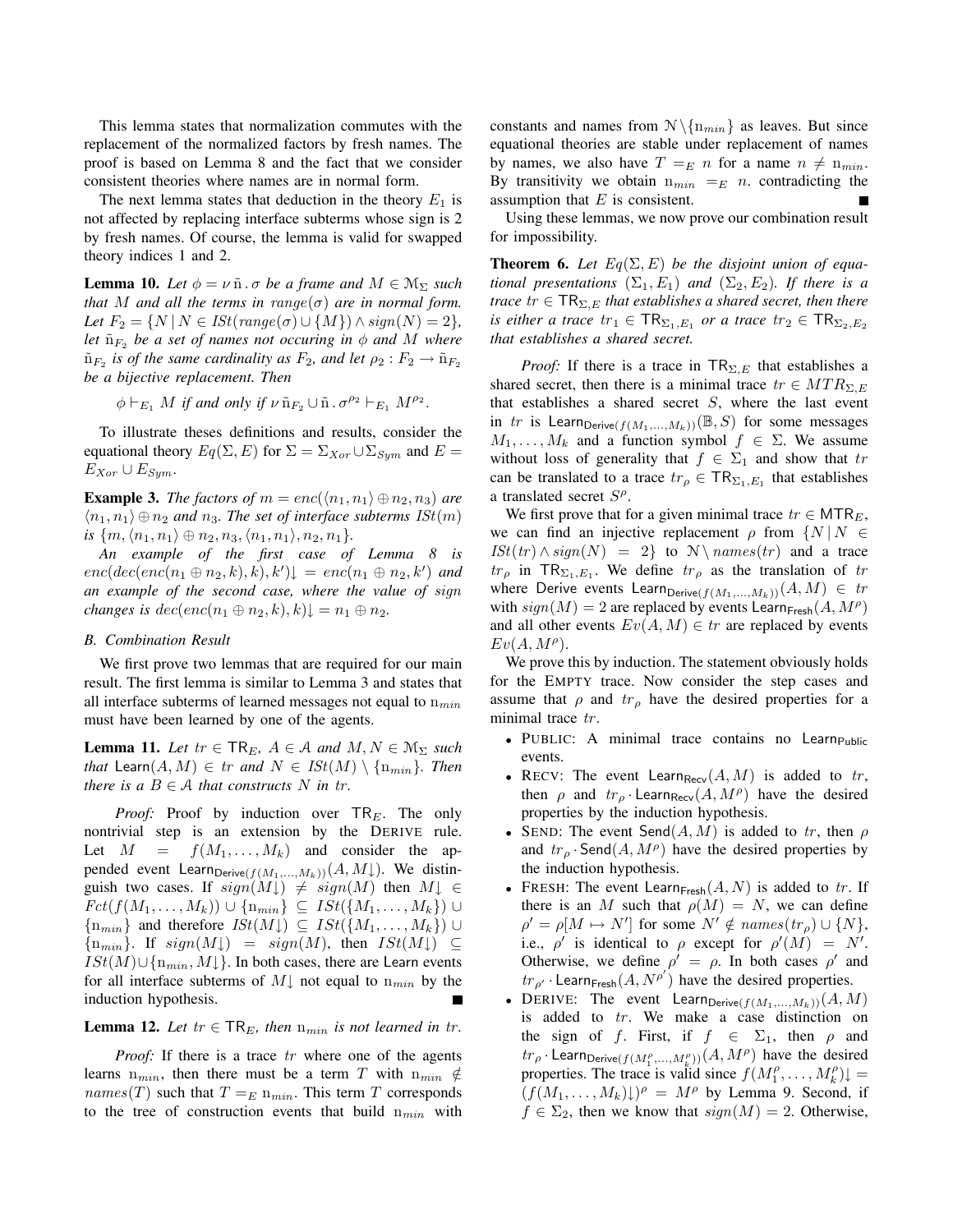M is a factor of  $f(M_1, \ldots, M_k)$  or  $n_{min}$ . The first case is impossible by Lemma 11 and the minimality of the trace since  $M$  is not a shared secret and since there cannot be two construction events for the same message in a minimal trace. The second case is also impossible because of Lemma 12. Therefore, we define  $\rho' = \rho[M \mapsto N]$  for some  $N \notin names(tr_{\rho}).$ Then  $\rho'$  and  $tr_{\rho'} \cdot$  Learn<sub>Fresh</sub> $(A, M^{\rho'})$  have the desired properties.

This implies that for any trace  $tr \in MTR_{\Sigma,E}$  that establishes a secret S using  $f \in \Sigma_1$  in the last event, we can find a replacement  $\rho$  such that the trace  $tr_{\rho}$  is in  $TR_{\Sigma_1,E_1}$  and establishes the secret  $S^{\rho}$ . Since all messages in  $tr_{\rho}$  are simply translations of the corresponding messages in tr by applying  $\rho$ , both A and B learn the message  $S^{\rho}$  in  $tr_{\rho}$  and  $send(tr_{\rho}) = send(tr)^{\rho}$ . Also note that  $bound(tr_{\rho}) = range(\rho) \cup bound(tr)$ . Using Lemma 10 and send(tr)  $\nvdash_E S$ , which trivially implies send(tr)  $\nvdash_{E_1} S$ , we conclude that  $send(tr)^{\rho} \nvDash_{E_1} S^{\rho}$ . Hence  $S^{\rho}$  is a secret.

## *C. Applications*

We have collected all impossibility results from this paper in Table 3. Moreover, we have augmented the table with possibility results from the literature, thereby providing an overview of existing results. Note that there are theories where, to the best of our knowledge, the problem is still open. For example, there are no such results for the theory of (nonabelian) groups, blind signatures, and homomorphic encryption.

The results presented are for minimal disjoint theories, in the sense that they cannot sensibly be further decomposed. For disjoint equational theories where secret establishment is impossible, we can apply Theorem 6 to obtain an impossibility result for the union of the two theories. For example, secret establishment using the equational theory  $E_{Sum}$  that models symmetric encryption, pairing, and a hash function combined with the theory  $E_{Xor}$  for XOR is impossible. Here, our combination result allows us to use different proof methods for the subtheories. Namely, our decision procedure for the subterm convergent theory  $E_{Sym}$  and the proof based on the isomorphism with an  $\mathbb{F}_2$  vector space for XOR. Note that neither of these methods can be used for the union of the two theories.

Another application of our combination result is that we can further optimize the decision procedure from Section IV-B. Namely, we can split a subterm convergent theory into disjoint subtheories that can be checked separately. For example, as presented in the table, the theory  $E_{Sym}$  can be split into the theories  $E_1$  for pairing,  $E_2$  for symmetric encryption, and the empty theory  $E_3$  for the free function symbol h. We can then call FIND-DERIVATION-TRACES( $E_i$ ) for each of the subtheories and need only check deducibility for  $\vdash_{E_i}$  in the given call.

#### VII. CONCLUSION

We have initiated the systematic study of impossibility results for secret establishment protocols. We have presented three different kinds of results. First, we gave a formal model for proving impossibility results for secret establishment for cryptographic operations described by equational theories. We used this model to give the first formal impossibility proof for symmetric encryption in the symbolic setting. Afterwards, we generalized this result to necessary and sufficient conditions for the impossibility of secret establishment for any subterm convergent theory. This directly yields a decision procedure and constitutes a first step towards machine assisted analysis of impossibility. Second, we adapt algebraic methods to prove the impossibility of secret establishment for XOR and abelian groups. Finally, we proved a combination result that enables modular impossibility proofs.

As future work, we plan to investigate other equational theories where the impossibility question is still open. We would also like to investigate other security properties, such as authentication and perfect forward secrecy, as well as different adversary models. Another interesting question is whether our labeling technique and decision procedure could be used for protocol synthesis.

#### **REFERENCES**

- [1] O. Pereira and J. Quisquater, "On the impossibility of building secure cliques-type authenticated group key agreement protocols," *Journal of Computer Security*, vol. 14, no. 2, pp. 197–246, 2006.
- [2] D. Micciancio and S. Panjwani, "Optimal communication complexity of generic multicast key distribution," *IEEE/ACM Transactions on Networking (TON)*, vol. 16, no. 4, pp. 803– 813, 2008.
- [3] W. Diffie and M. E. Hellman, "New directions in cryptography," *IEEE Transactions on Information Theory*, vol. IT-22, no. 6, pp. 644–654, 1976.
- [4] S. Pohlig and M. Hellman, "An improved algorithm for computing logarithms over gf (p) and its cryptographic significance," *IEEE Transactions on information Theory*, Jan 1978.
- [5] R. Rivest, A. Shamir, and L. Adleman, "A method for obtaining digital signatures and public-key cryptosystems," *Communications of the ACM*, Jan 1978.
- [6] M. Rabi and A. Sherman, "Associative one-way functions: a new paradigm for secret-key agreement and digital signatures," *University of Maryland at College Park, MD, USA*, p. 13, 1993.
- [7] U. Maurer and P. Schmid, "A calculus for security bootstrapping in distributed systems," *Journal of Computer Security*, vol. 4, no. 1, pp. 55–80, 1996.
- [8] C. Boyd, "Security architectures using formal methods," *Selected Areas in Communications, IEEE Journal on*, vol. 11, no. 5, pp. 694–701, Jun 1993.